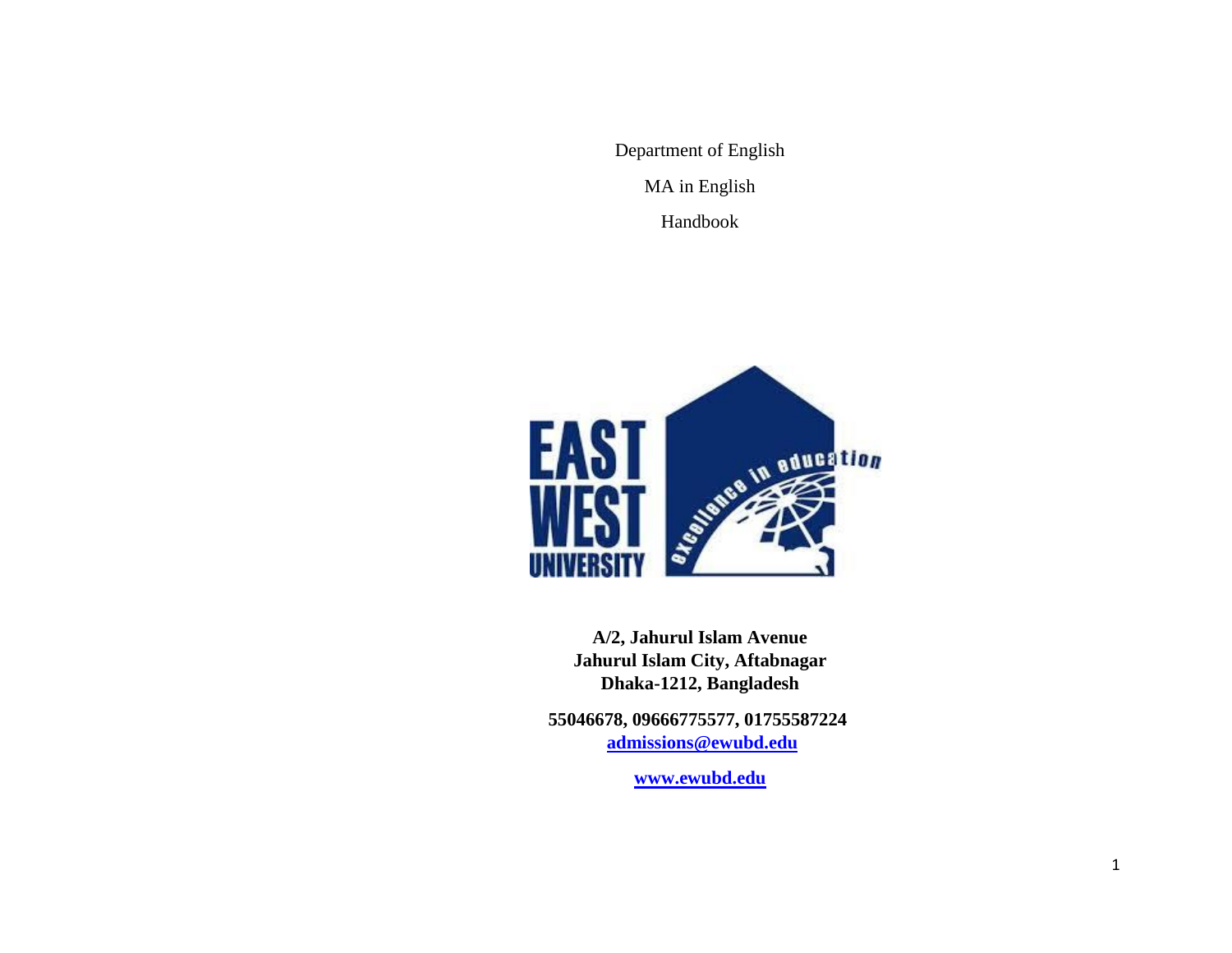## **Vision and Mission of East West University**

East West University, rated among the top private universities of Bangladesh, is an institution that promotes eastern culture and values and meaningfully blends eastern and western thought and innovation. As an institution of higher learning that promotes and inculcates ethical standards, values and norms, East West University (EWU) is committed to the ideals of equal opportunity, transparency and nondiscrimination. The Primary mission of EWU is to provide, at a reasonable cost, tertiary education characterized by academic excellence in a range of subjects that are particularly relevant to current and anticipated social needs. Central to the university's mission is its intention to provide students with opportunities, resources and expertise to achieve academic, personal and career goals within a stimulating and supportive environment. EWU is striving not only to maintain high quality in both instruction and research, it is also rendering community service through dissemination of information, organization of training programs and other activities. Sensitive to the needs of its students and staff, EWU is committed to providing a humane, responsive and invigorating atmosphere for productive learning and innovative thinking.

## **Accreditation and Collaboration**

East West University is accredited by the Government of the People's Republic of Bangladesh, and its curricula and programs have been approved by the Bangladesh University Grants Commission. The President of the People's Republic of Bangladesh is the Chancellor of EWU. The Vice Chancellor, the Pro-Vice Chancellor, and the Treasurer are appointees of the President of the country in his capacity as the Chancellor of the University.

## **Location**

The permanent campus of East West University is located in Aftabnagar, Rampura on the ProgotiSarani close to BTV Bhaban on 7.4 bighas of land. Total floor area of the 9 storied university complex is 4,58,957.04sft. East West University has also bought 594.75 decimals (5.95 acres) of land at MoujaVadham, P.S. Tongi, District Gazipur. In addition, it has received an allotment of one bigha of land at Uttara from Rajuk.

## **Library**

East West University library has a collection of over 25,487 volumes of books and the full-texts of more than 132 journals can be freely accessed by faculty members, teaching assistants, researchers, students and staff of EWU. The EWU library has also access to more than 10,000 online journals.

Students and faculty members have full access to the library.

The Library offers open access to its shelves. Books have a classified shelf arrangement.

The library utilizes CDS/ISIS, software developed by UNESCO, to provide information.

## **Labs and Amenities**

EWU provides its students with a clean, spacious and fully air-conditioned campus with modern facilities. All classrooms have overhead projectors for the benefit of both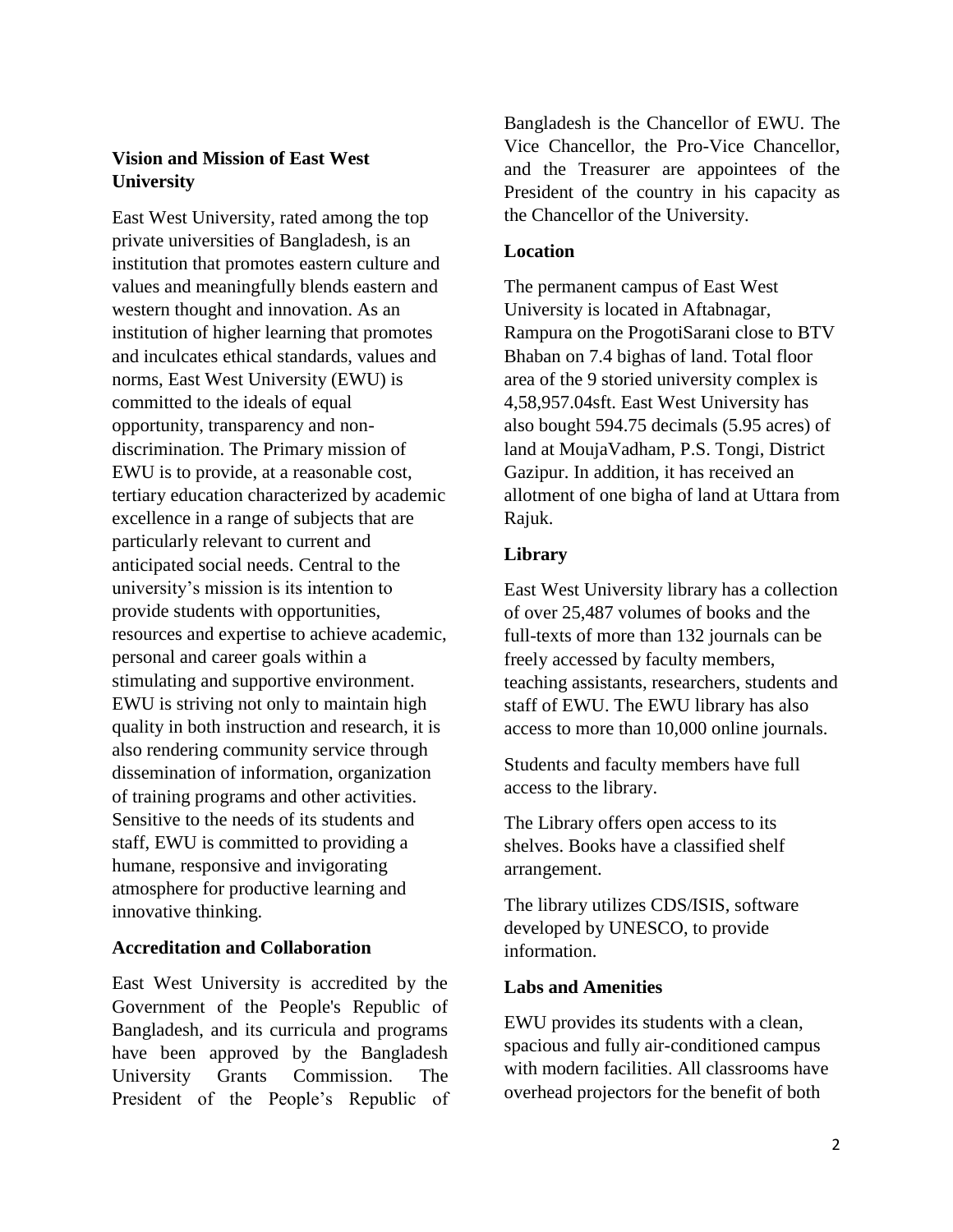teachers and students. EWU also has seven state-of-the-art Computer Laboratories. In addition, the English Department has a Writing Center to facilitate the learning of English.

**Medical Center**, attended by full-time doctors, provides health services for everyone in the university.

## **EWU Center for Research and Training (EWUCRT)**

Recently, East West University Center for Research and Training (EWUCRT) has been set up to create knowledge through academic and applied research and disseminate the acquired knowledge through training & publication. The major functions of EWUCRT are to conduct: academic research, training programs, consulting research, publication seminars, symposium and workshop.

## **Career Counseling Center**

The Career Counseling Center provides proper guidance to students about their career plans. The center liaises with prospective employers and arranges internships and jobs for students and graduates.

The Career Counseling Center works to place students with leading business organizations of the nation who can expand their activities by utilizing fresh minds imbued with modern skills and expertise. As a forerunner among private universities in Bangladesh, the center endeavors not only to ensure excellence in education but also to help students find suitable careers. The centre organizes job fairs, workshops and seminars on a regular basis for both careerseeking individuals, participating companies and potential bodies who are employers to

make them interact to get to know each other's needs and priorities. Besides, the largest job portal in Bangladesh, BDJobs.com, has established a linkage with Career Counseling Center to extend job services to East West graduates.

## **Scholarships**

East West University offers merit scholarships and need-based financial assistance to deserving students. Every semester the university distributes at least 8.20% of its total earnings among 20.58% or more of its students.

## **East West University Sexual Harassment Elimination and Prevention Policy**

East West University considers a position against sexual harassment to be thoroughly consistent with its overall mission and its longstanding commitment to creating a positive environment in order to achieve academic excellence for all.

- Features of the Policy
	- o Defining Sexual Harassment.
	- o Forming a Complaint Committee.
	- o Providing transparent and neutral procedures.
	- o Providing punishment to perpetrators.
- Extent of the Policy
	- o Acts committed by students, faculty members, officials, administrative staff members, applicants and visitors ( and their victims and perpetrators) within the premise
	- o Acts of sexual harassment through use of cyber space.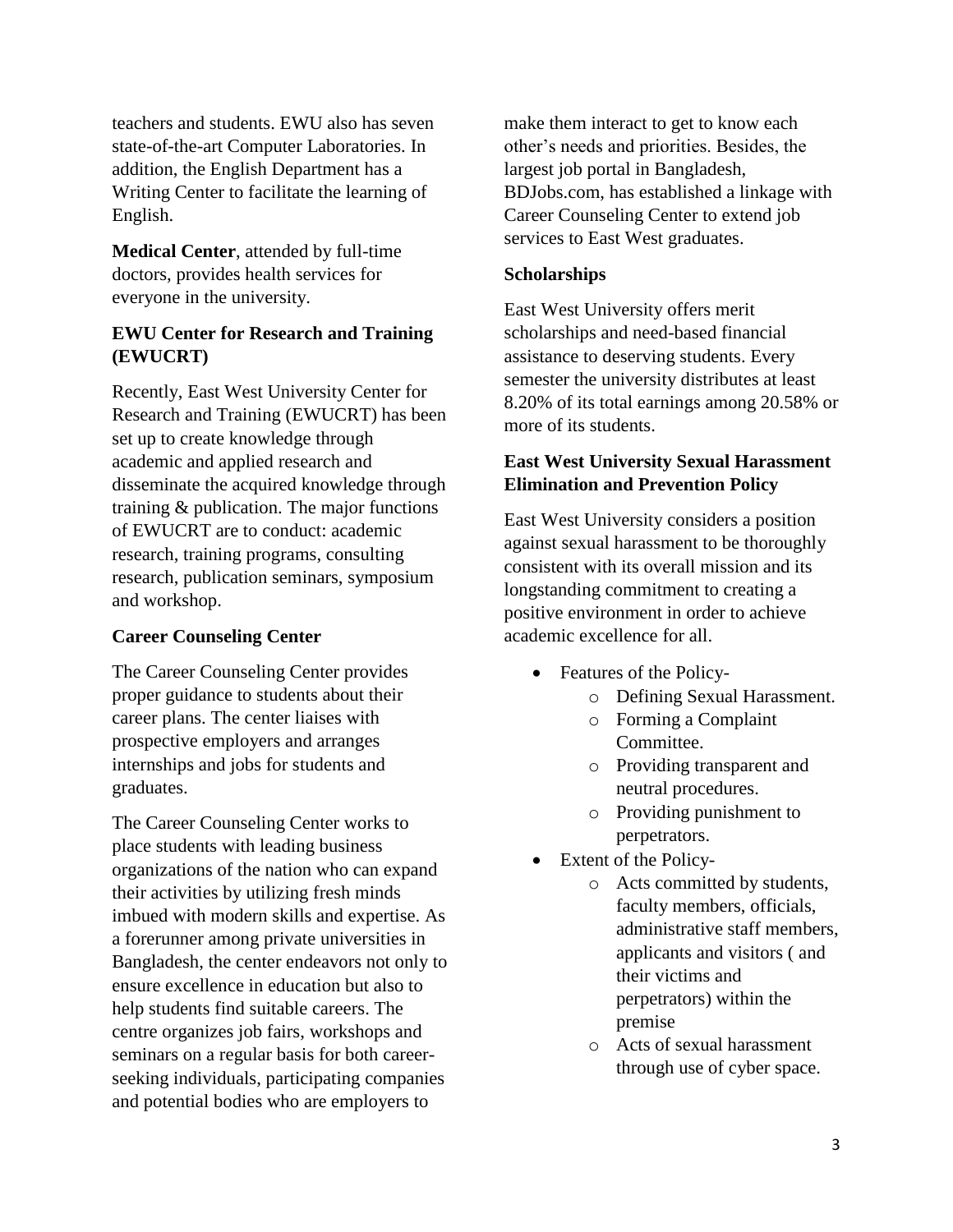### **Co-curricular Activities**

In addition to academic activities, opportunities for different co-curricular activities are offered round the year. The university has a number of clubs to promote various extra-curricular activities.

These include: Business Club, Computer Club, Cultural Club, Cine & Photography Club, Debating Club, English Poetry & Drama Club, Electronics Club, English Conversation Club, Environmental & Social Club, Financial Analysis & Research Club, MBA Club, Natural Science Club, Programming Club, Pharmacy Club, Rotaract Club, Sports Club, Telecommunications Club, Creative Marketing Club.

### **On Campus Employment Opportunities**

EWU provides its students with on campus employment opportunities. The graduate students can apply for the positions of Teaching Assistantship (TA) or Research Assistantship (RA), if they achieve a certain level of CGPA in the first semester.

## **Contact Details**

Department Office: Telephone: +880-2-09666775577 Ext. 217 Fax: +880-2-9897322

Department Secretary: Md. Jasim Uddin

+880-2-09666775577 Ext. 207

#### **Rules and Regulations**

## **Grading Policy**

EWU is committed to high academic standards in keeping with real world demands for excellence.

Academic performance is evaluated using a full range of grades from 'A' through 'F'.

Academic progress is reported using the following grades:

- A Excellent
- B Good
- C Satisfactory
- D Pass
- F Failed to meet minimum standards.

The following designators are used when the above letter grades do not apply:

I Incomplete WV Waived Course Requirement TR Transfer Credit W Withdraw

Cumulative Grade Point Averages (CGPA) are calculated for all students and are based on a 4.00 point scale. The numerical equivalents of the grades are as follows:

| Numerical<br>Scores | Letter Grade | Grade<br>Point |
|---------------------|--------------|----------------|
| $97 - 100$          | $A+$         | 4.00           |
| $90 -$ below<br>97  | A            | 4.00           |
| $87 -$ below<br>90  | $A -$        | 3.70           |
| $83 -$ below<br>87  | $B+$         | 3.30           |
| $80 -$ below<br>83  | B            | 3.00           |
| $77 -$ below<br>80  | $B-$         | 2.70           |
| $73 -$ below        | $C+$         | 2.30           |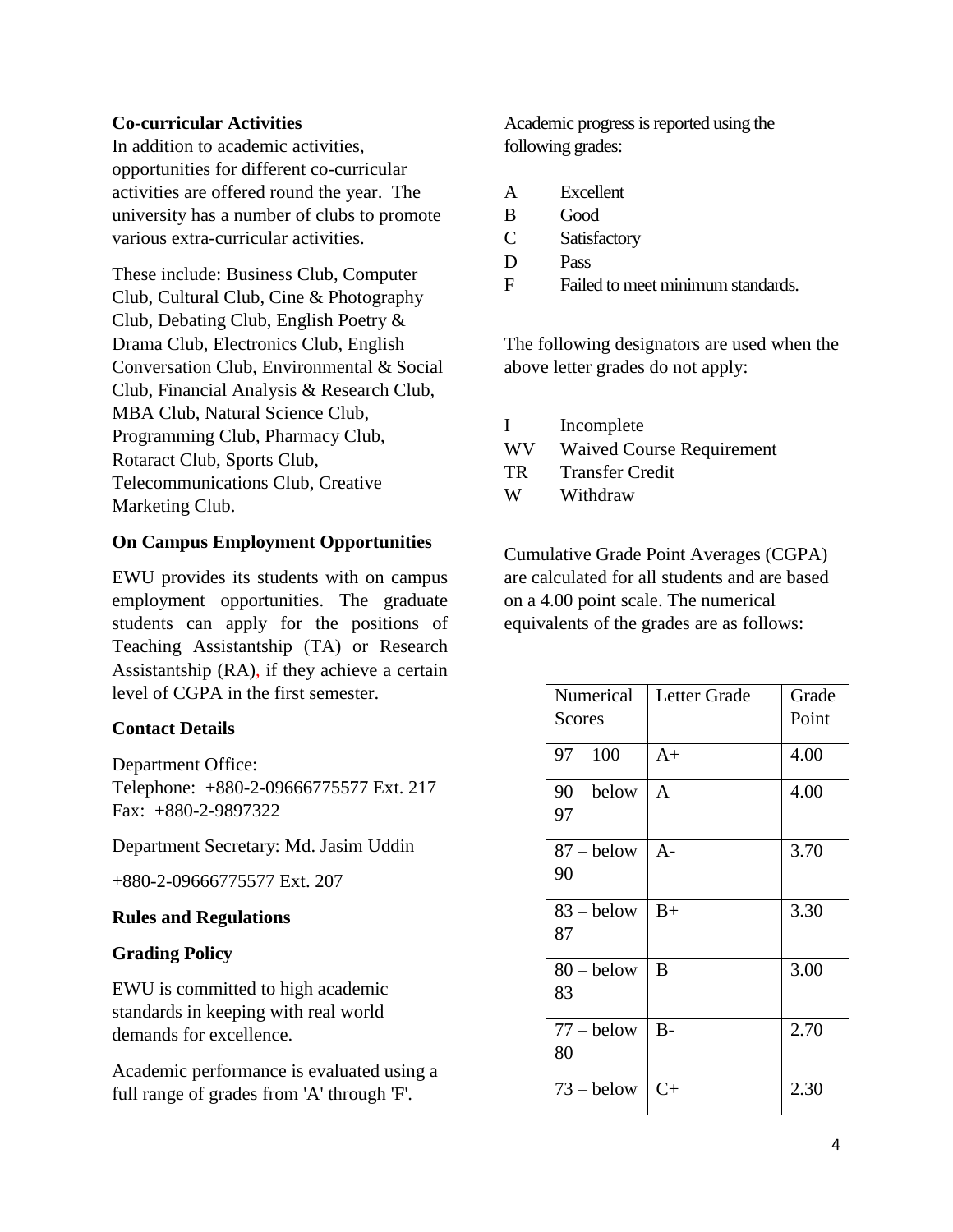| $\overline{77}$    |                |         |      |
|--------------------|----------------|---------|------|
| $70 -$ below<br>73 | $\overline{C}$ |         | 2.00 |
| $67 -$ below<br>70 | $C-$           |         | 1.70 |
| $63 -$ below<br>67 | $D+$           |         | 1.30 |
| $60 -$ below<br>63 | D              |         | 1.00 |
| below<br>60        | $\overline{F}$ |         | 0.00 |
|                    | $F^*$          | Failure | 0.0  |
|                    | $I^{**}$       |         | 0.0  |
|                    | lete           | Incomp  | 0.0  |
|                    | $W^{**}$       |         | 0.0  |
|                    | wal            | Withdra |      |
|                    | $R^{**}$       | Repeat  |      |

\* Credits for courses with this grade do not apply towards graduation.

\*\* Credits for courses with these grades do not apply towards graduation and are not used for the calculation of the grade point average.

Additional courses are not counted in GPA and CGPA Calculation

## **Retake Policy**

A student will be allowed to retake as many courses as he/she wants, but students will be allowed

to retake a particular course only once with any grade he/she earned previously.

A student with  $F'$  Grade(s) in a course(s) may retake the same any number of times to pass within the time limit allowed for Graduation. In case of repeating a course due to 'F' grade, the 'F' grade of previous attempt(s) will be converted to ' $R$ ' grade and the grade of last attempt will be counted in CGPA.

A student using the advantage of Retake Policy shall not be eligible for getting Gold Medal/Award/Distribution.

### **Incomplete (I) Grade**

Incomplete (I) grade is granted only in exceptional cases, such as, when illness or work-related travel is documented and when substantial course requirements have already been completed. Students must seek approval from the instructor prior to the regularly scheduled final examination. If remaining course work has not been completed by the end of week 1 of the next semester, grade 'I' automatically becomes grade 'F'.

The student has the sole responsibility to take the initiative in making up the requirements for the incomplete grade as specified by the instructor. If action is not taken within one week of the commencement of the next semester, the "I" grade will automatically be converted to "F", otherwise, the "I" grade will revert to the tentative final grade (the final grade becomes an "F" if no tentative grade was assigned). In the event where the instructor from whom a student received an incomplete grade is not available, the disposition of the case involving an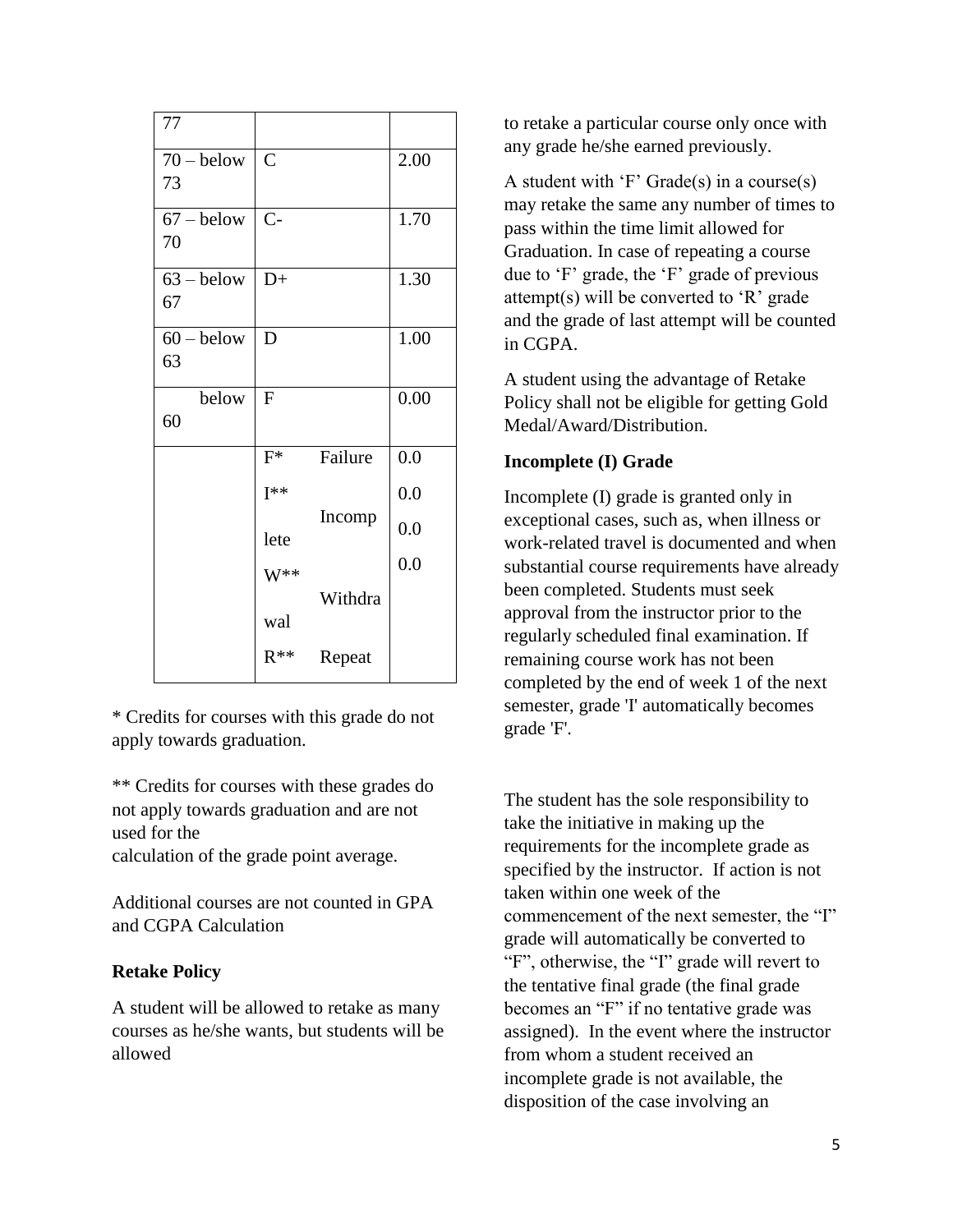incomplete grade resides with the respective Dean of Faculty.

### **Withdrawals**

The grade "Withdrawal" (W) is assigned when a student officially drops a course within the date mentioned in the Academic Calendar for the semester. The amount of refund is related to the date of withdrawal as indicated in the Academic Calendar.

#### **Probation**

Students must maintain a minimum CGPA of 2.5 to remain in good standing. If the CGPA of a student falls below 2.5, she/he will be put on probation.

#### **Dismissal**

Students are dismissed from the program for failure to make satisfactory academic progress. Students failing to raise their CGPA to 2.5 in two consecutive semesters after they were on probation will be dismissed from the program.

#### **Time Limitations**

Students are allowed up to five years from the date of initial enrolment to complete their degree requirements. Under certain circumstances, the time limit may be extended upon request to the Academic Council.

#### **Academic Honesty**

There is a policy of zero tolerance on cheating. Any form of cheating such as copying any document or another person's work, seeking or providing help to other students during tests, or adopting any other form of unfair means during exams, will constitute grounds for disciplinary action. Instructors are expected to use reasonably practical means of preventing and detecting cheating. Any student found to be cheating will be reported to the Dean of concerned faculty by the relevant faculty member for disciplinary action.

#### **DEPARTMENT OF ENGLISH**

#### **Vision of the Department**

To achieve individual and collective excellence in academic practices and professional competence.

#### **Introduction**

The English Department makes a balanced combination of literature studies and applied linguistics. It acquaints students, on the one hand, with the British, American, and world literatures written in or translated into English and on the other, linguistics and language teaching. In order to keep students abreast of the new developments in their disciplines, the Department constantly upgrades its syllabi and curricula. This department is among the oldest departments of East West University. It started in August 1996. The Department currently offers a wide variety of undergraduate and graduate courses in the English language, linguistics and literature to about 500 students. Furthermore, it offers a number of compulsory 'service' courses to all students of East West University, which aim at developing the proficiency levels of the students in four basic skills of languages i.e., Listening, Speaking, Reading and Writing so that they can participate in their academic activities in English effectively.

The Department of English offers both undergraduate and graduate programs. At the graduate level students may go for an MA in English with a concentration in either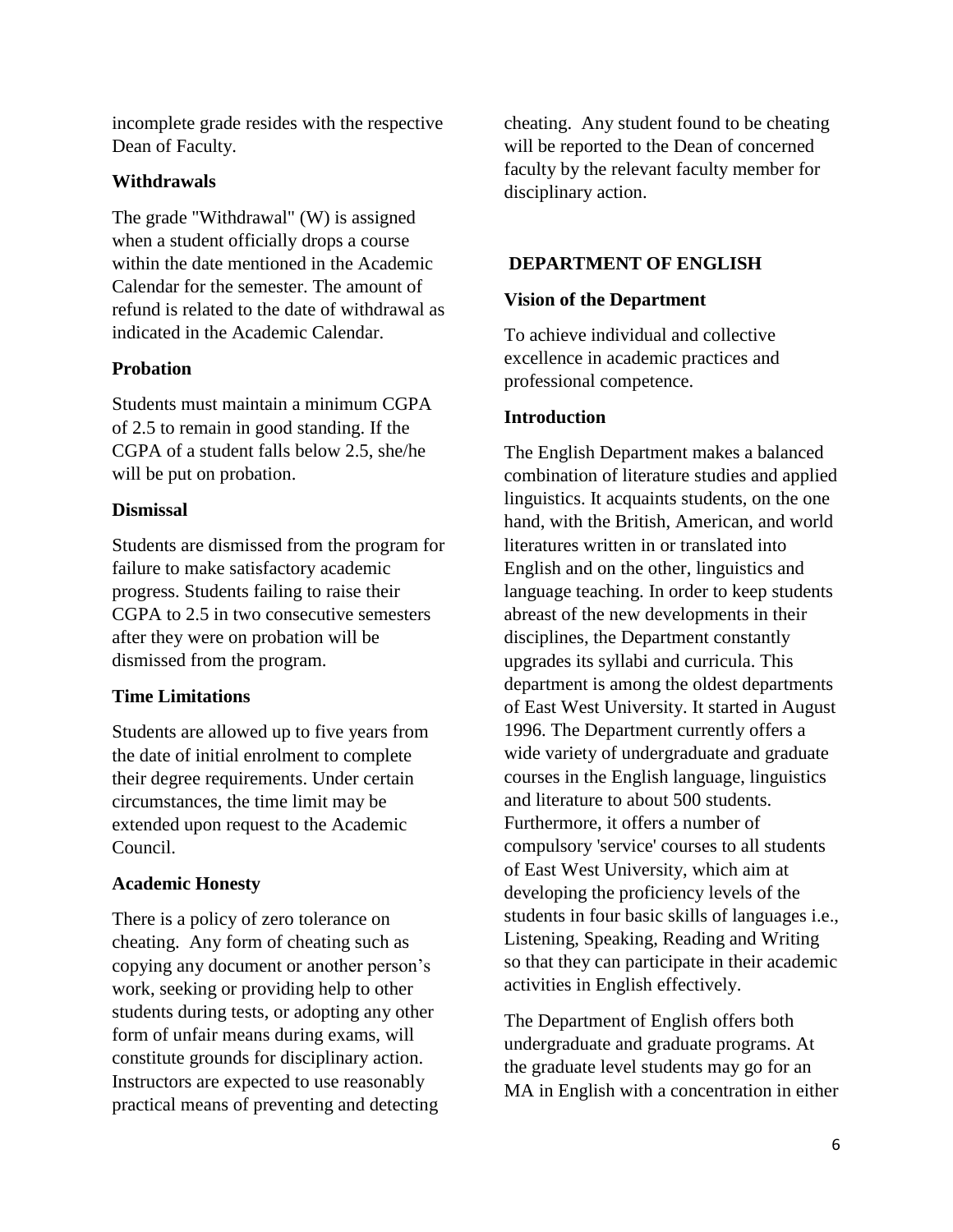Literature or ELT or they can opt for a separate MA in ELT program.

## **MA in English**

Our M. A. in English is mainly based on English, American and global Anglophone literatures including current literary and cultural theories and research. The program is designed to meet the specific needs of students with diverse interests.

Extensive writing is required in virtually all M.A. courses, with the expectation that students will learn to turn research and critical thinking into cogent arguments expressed in a clear and professional style. This focus on critical reading, analytical reasoning and lucid writing is central to the mission of the program, which helps to better prepare our students for Ph.D. programs in national and international institutions of higher studies. Moreover, English Studies, as a liberal arts discipline, has the mission to foster humanist values, sensibility and ethics in our students.

Our English majors work in such diverse fields as teaching and education, law, editing and publishing, advertising and marketing, freelance and technical writing, research, corporate communications, and government and public services. While studying in the program, some of our qualified students enjoy generous financial support. All our M.A. classes are offered in the evenings to accommodate students with full-time jobs.

## **The general and specific objectives of the program:**

## **General:**

The general objectives are to help students:

- a) Promote liberal humanitarian values (through the study of masterpieces of English and American literature), non-native pieces written in or translated into English, cultural studies, Postcolonial studies etc.
- b) Polish and refine sensibilities, and cultivate an urbanism in manner and behaviour of students to prepare them as successful future leaders/civil administrators.
- c) Strengthen the moral fabric of students and develop their ability to distinguish right from wrong.
- d) Promote the humanitarian cause in a materialistic world dominated by commercial motives.

## **Specific:**

The major specific objectives of the English Department Curriculum are to help students:

- a) Develop an excellent communication skill in English, which is the gateway to success in professional life nowadays in the national and international settings.
- b) Prepare good English language and literature teaching professionals to cater for the need of skilled English teachers at the tertiary level in Bangladesh, who will, in turn, help train teachers for secondary and primary levels.
- c) Train students as course curriculum designers for effective English language program in the country.
- d) Develop translation skills (for translating our art, literature and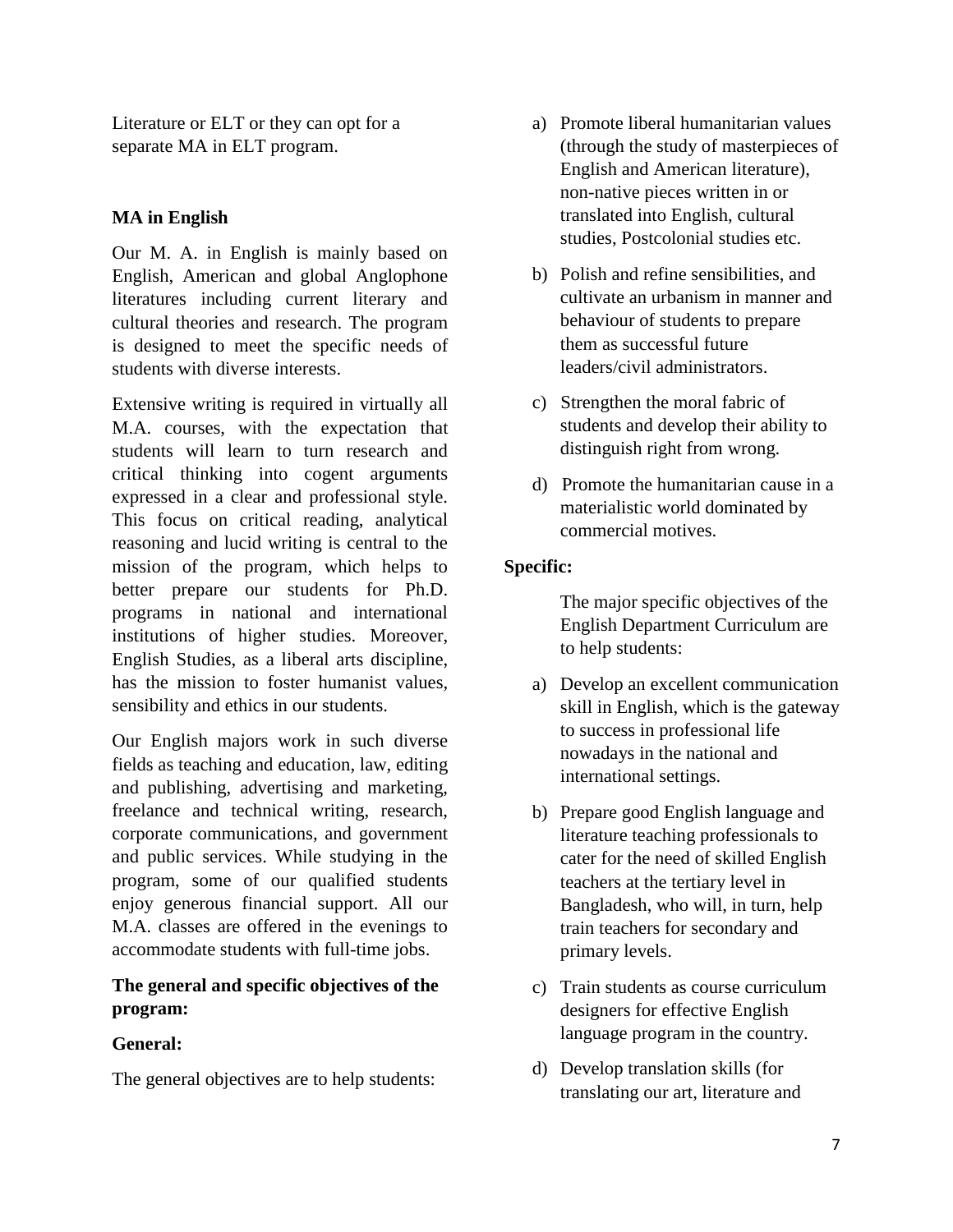culture into English and translating foreign literature, art, culture and good textbooks on different subjects from English to Bangla.

- e) Impart knowledge and skills required for working with the media e.g., as news editor in TV and as sub-editor in newspapers.
- f) Impart training in creative writing in English so that through their own creative writings they can familiarize foreign nationals with our culture.

#### **Duration**

- 3 semesters: for 4 year English students
- 4 semesters: for 3 year BA (Hons.) students in English.
- Number of classes: One classes each week for each course.
- Duration of each class: 3 hours.

## **Course Load**

Minimum course load: 6 (six) Credits

Maximum course load: 15 (fifteen) credits.

In special cases, permission from the office of the Chairperson will be required.

#### **Academic Schedule**

The academic year is divided into three semesters: Fall, Spring and Summer

Duration of each semester is 14 weeks.

#### **ADMISSION**

#### **Admission Requirements:**

Students are admitted in any of the three semesters in a year. Admission to the MA program is selective. Admission forms are available in the admission office. All prospective students should submit completed application forms within the deadline for submission. To apply for admission, students must fulfill the criteria outlined below.

The minimum requirements for admission to MA in English program are as follows:

- 1. Minimum GPA of 2.50 in both SSC and HSC Examinations or
- 2. Candidates must have passed University of London and Cambridge GCE 'O' Level in at least five subjects and 'A' Level in at least two subjects. Only the best five subjects in 'O' Level and best two subjects in 'A' Level will be considered. Out of these seven subjects, a candidate must have at least 4Bs or GPA of 4.00 in the four subjects and 3 Cs or GPA of 3.5 in the remaining three subjects. (on the scale of  $A=5$ ,  $B=4$ ,  $C=3$ ,  $D=2$  and  $E=1$ )
- 3. BA (Hons.) in English from public universities with a minimum 2nd class
- 4. BA in English from private universities with a minimum CGPA of 2.50

#### **Admission procedure**

Applicants will be asked to sit for a written test and an interview. A list of candidates found suitable will be sent to the admission committee for approval.

## **Graduation Requirements**

Students are required to maintain a CGPA of 2.5 throughout the program. Failing to maintain the required CGPA will lead to dismissal from the program. But students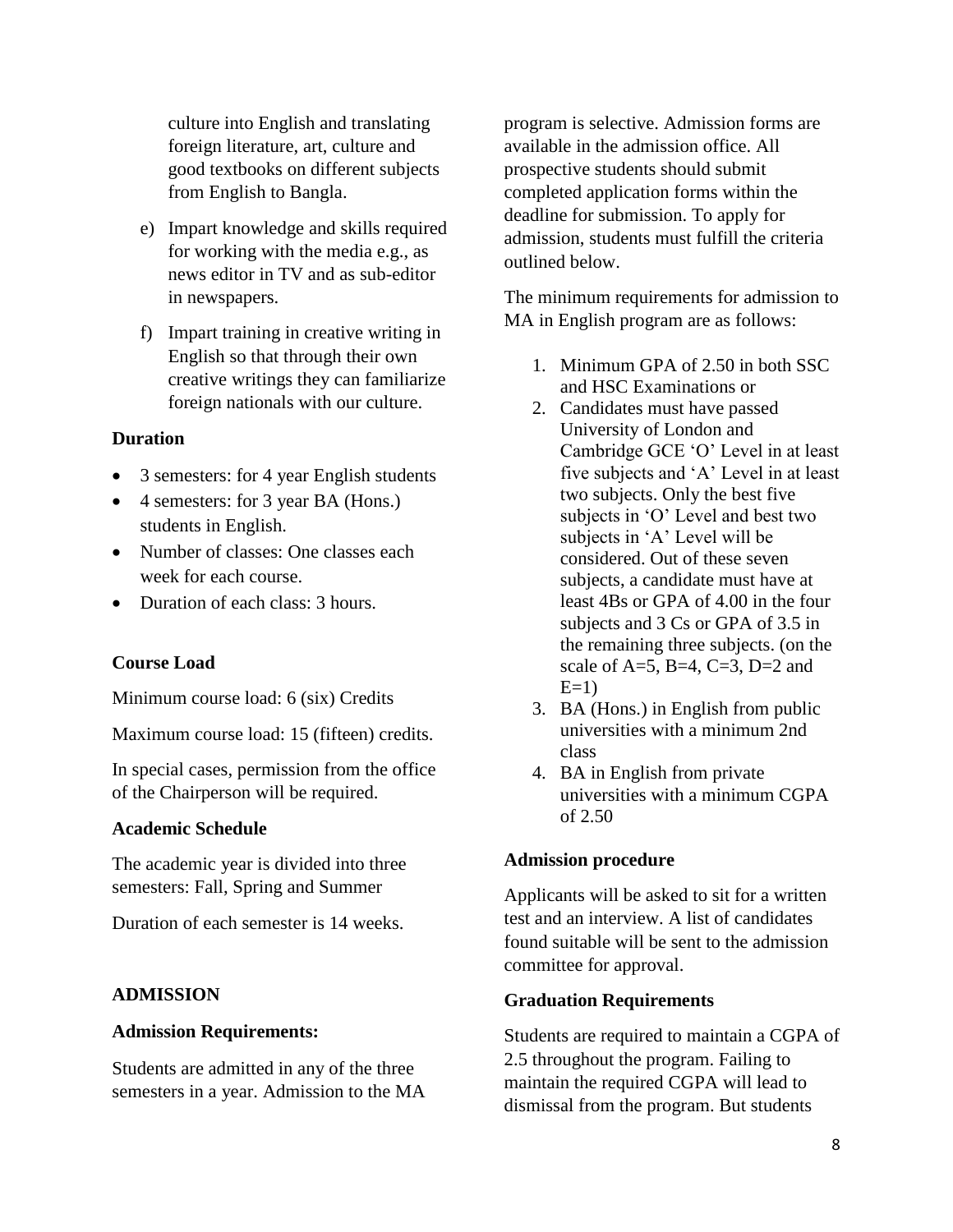will have a probation period of two consecutive semesters to improve their CGPA. If students fail to raise their CGPA to the required level within two consecutive semesters, they will not be allowed to continue with the MA program.

#### **Transfer of Credits & Course Waivers**

Credits done at the MA level in other recognized universities may be waived or transferred only if the evaluation committee finds the course/courses equivalent to EWU MA course/ courses. In this regard, the minimum grade required for credit transfer will be B- or equivalent marks and a maximum of 25% credits will be allowed for transfer.

Students must complete a minimum of 27 credits for 4-year background, and 36 credits for 3-year background at EWU to obtain the MA degree.

#### **FINANCIAL INFORMATION**

Students are required to pay initial admission, tuition, and computer lab fees. The current fee schedule is:

| <b>Item</b>                                     | Amount        |
|-------------------------------------------------|---------------|
| <b>Admission Fee</b>                            | Tk. 15,000.00 |
| Tuition Fee (Per Credit)                        | Tk. 3,500.00  |
| Laboratory Fee (Per<br>Semester)                | Tk. 500.00    |
| Library Fee (Per<br>Semester)                   | Tk. 500.00    |
| <b>Student Activities Fee</b><br>(Per Semester) | Tk. 510.00    |

Payment are usually made at the beginning of each semester according to the number of courses a student wants to register for, but may be paid in installments also in special cases.

### **Total credit requirements for the degree of MA in English**

- 1. For students with 4 year BA in English: 36 credits Core courses:  $5 (3x5) = 15$  credits Elective courses:  $5 (3x5) = 15$  credits Dissertation:  $= 6$  credits
- 2. For students with 3 year Hons. in English: 45 credits Core courses:  $7 (3x7) = 21$  credits Elective courses:  $6 (3x6) = 18$  credits  $*$ Dissertation:  $= 06$

## **\*Dissertation can be done in any one of the following major areas:**

### **English/ American/ Continental/ Commonwealth**

A student is eligible for dissertation if he or she is able to maintain not less than 3.3 CGPA in all courses that s/he has taken while continuing the MA coursework; in addition, s/he has to obtain a 'B+' in Research Methodology course (ENG 507). Usually one semester is allocated for submitting the research work (a 6 credit course) but one more semester can be offered if permitted by the authorities. However, if one cannot finish within two semesters, they have to apply for readmission and continue the research for the awarding of the degree.

#### **COURSES OFFERED**

#### **A. CORE COURSES**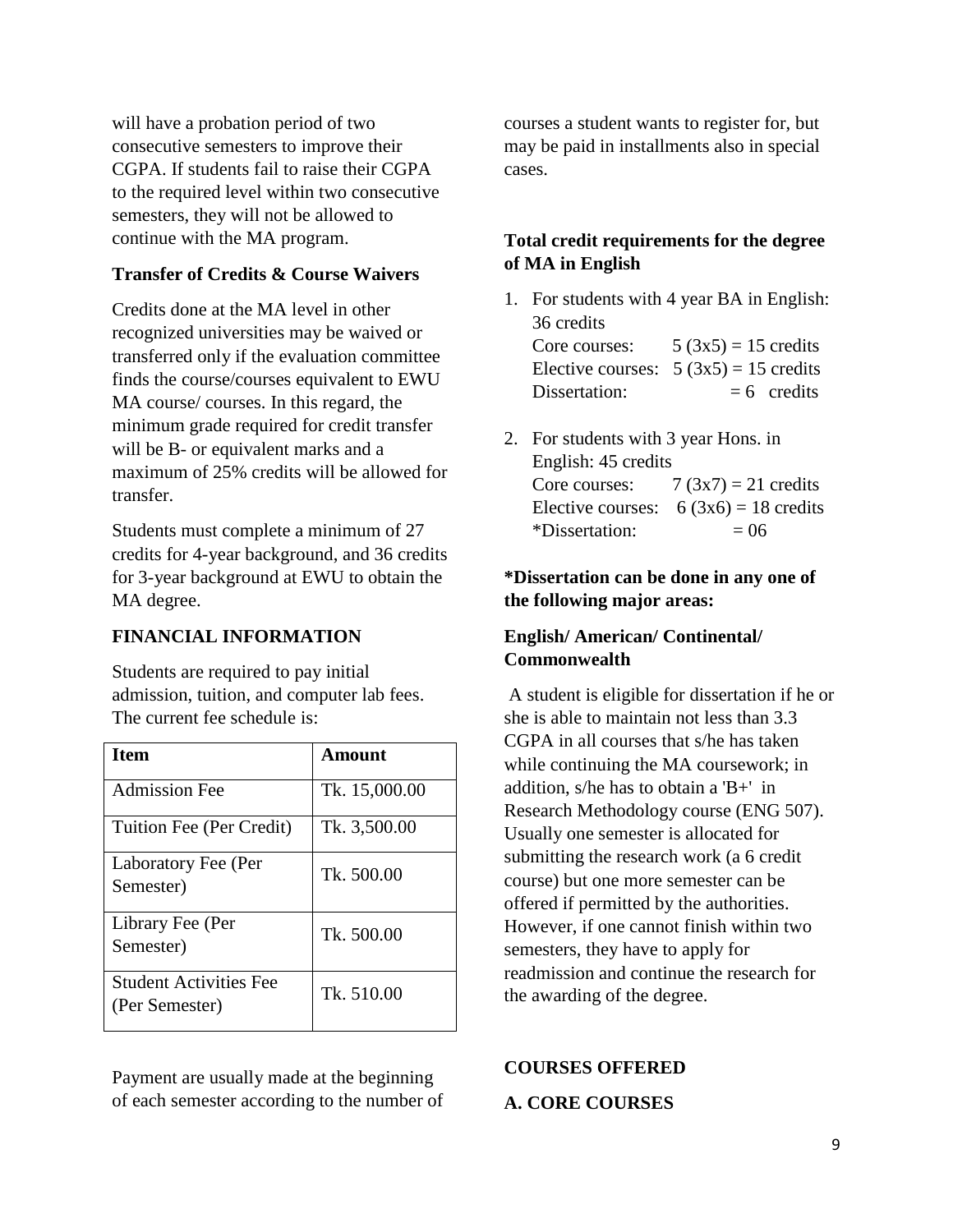| ENG 501: | <b>Professional Communication</b> |
|----------|-----------------------------------|
|          |                                   |

- ENG 502: Linguistic Theories **(for 3 year English graduates)**
- ENG 503: Approaches and Methods of Language Teaching. **(for 3 year English graduates)**
- ENG 504: Critical Discourse Analysis
- ENG 506: Contemporary British Literature
- ENG 507: Research Methods in (a) English Literature (b) ELT
- ENG 522 : Modernism to Postmodernism

### **B. ELECTIVE COURSES:**

| <b>ENG 505:</b> | <b>Translation Studies: Theories</b><br>and Practices     |
|-----------------|-----------------------------------------------------------|
| <b>ENG 508:</b> | Masterpieces of World<br>Literature                       |
| <b>ENG 509:</b> | South Asian Writing in<br>English                         |
| <b>ENG 510:</b> | Introduction to Feminist<br><b>Studies</b>                |
| <b>ENG 511:</b> | English as a World<br>Language                            |
| <b>ENG 512:</b> | Current Issues in Language<br><b>Teaching and Testing</b> |
| <b>ENG 514:</b> | Social Dynamics of<br>Language Use                        |
| <b>ENG 515:</b> | Designing Language Course,<br><b>Materials and Tests</b>  |
| ENG-516:        | English for the Media                                     |
| <b>ENG 517:</b> | <b>Practice Teaching</b>                                  |
| <b>ENG 518:</b> | <b>Literary Stylistics</b>                                |

| <b>ENG 519:</b> | <b>Creative Writing</b>                    |
|-----------------|--------------------------------------------|
| ENG 520:        | <b>Contemporary American</b><br>Literature |
| <b>ENG 523:</b> | <b>Advanced Literary Theory</b>            |
| <b>ENG 524:</b> | <b>Special Studies</b>                     |
| <b>ENG 525:</b> | The Language of Advertising                |
| ENG 535:        | Language Acquisition<br>Theories for EFL   |

ESL Contexts (for students who do not have ELT background at undergraduate level.) It is the same course as ENG 411 of the undergraduate program. MA students taking this course may sit in class with ENG 411 of the undergraduate program)

#### **C. ENG 599: Dissertation (Optional)**

A dissertation in any one of the following major areas can be done:

English Literature American Literature Continental Literature Commonwealth Literature

### **COURSE DESCRIPTION:**

#### **ENG 501: Professional Communication**

This course will enable students to explore the nature of writing in domains of professional communication. It will attempt to introduce students to a range of professional text types, namely informational, persuasive, and argumentative discourse commonly found in professional and business contexts.

Students can expect to become more sensitive to ways in which effective writers construct audiences, analyze audience needs,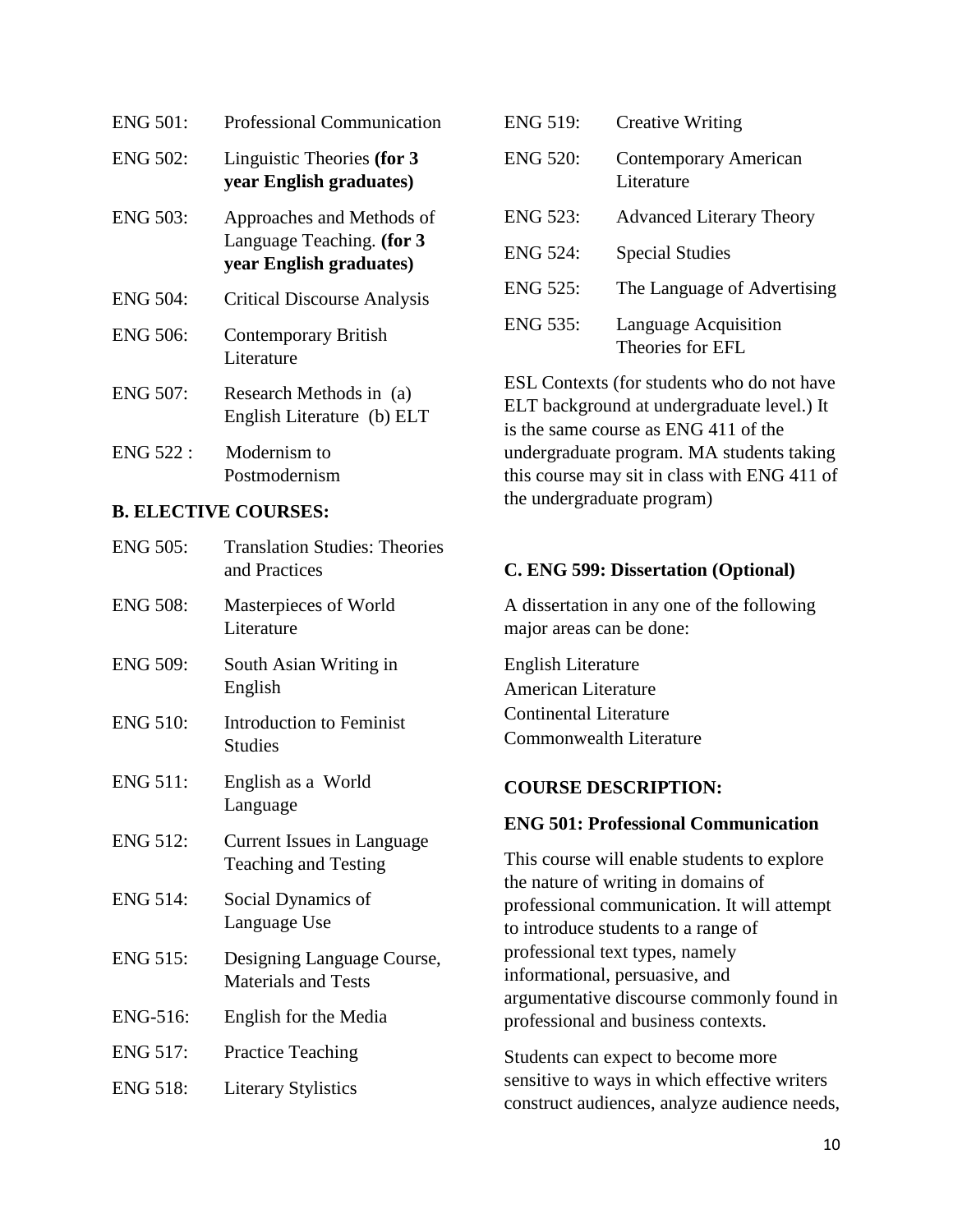and formulate goals and purposes of the documents they produce. It will include business letters, notice, memos, project proposal, report and other types of official writings.

The course will also include an oral component and cover such areas as conducting and participating in meeting, seminars, symposiums, workshops and the like.

#### **ENG 502: Linguistic Theories**

The aim of this course is to familiarize students with some of the major ideas of Linguistics. It will cover historical approach to the study of language, descriptive linguistics, the Prague school, Structuralism, Saussure, American Structuralists, Chomsky, the London School, the functional and semantic approaches to the study of language, Firth, Halliday, Malinowsky , and Sapir-Whorp among others.

## **ENG 503: Approaches and Methods of Language Teaching**

The aim of this course is to prepare students as good language teachers by familiarizing them with theoretical and practical aspects of language teaching. The course emphasizes the importance of methodology in language teaching. It critically examines Audiolingual Method, Communicative Method, The Natural Approach, Total Physical Response and Suggestopedia. It will cover areas such as appropriate methodology, learning style, learning context, and discuss appropriate approaches and methods in Bangladesh.

### **ENG 504: Critical Discourse Analysis**

The aim of this course is to promote critical thinking through critical analysis of actual discourse/texts. There are two major components to this course: (1) the theoretical section where students will be introduced to the central ideas of critical discourse analysis: and (2) the practical section where students will be encouraged to analyse sample and actual discourse/text. Through developing individual awareness of the politics of language use, it is hoped that students will become even more competent readers and writers equipped to cope with the discourse encountered in everyday interactions.

## **ENG 505: Translation Studies: Theories and Practices**

The aim of this course is to train students in the art of translation to meet the growing need of translators in the present time. It covers recent theoretical developments in the art of translation, and focuses on the use of theoretical insight in the practice of translating literary and non-literary texts from English to Bangla and vice-versa. Students will examine some works of translation; compare some translations with the original works, and they will be required to translate some short stories, poems, or parts of some longer literary and non-literary texts from English to Bangla and vice-versa.

Works to be used as references are: Kaiser Haq's translation of Tagore's novella, *Quartet (Chaturanga),* Gayatri Chakravarti Spivak's translations of Mahasweta Devi's fiction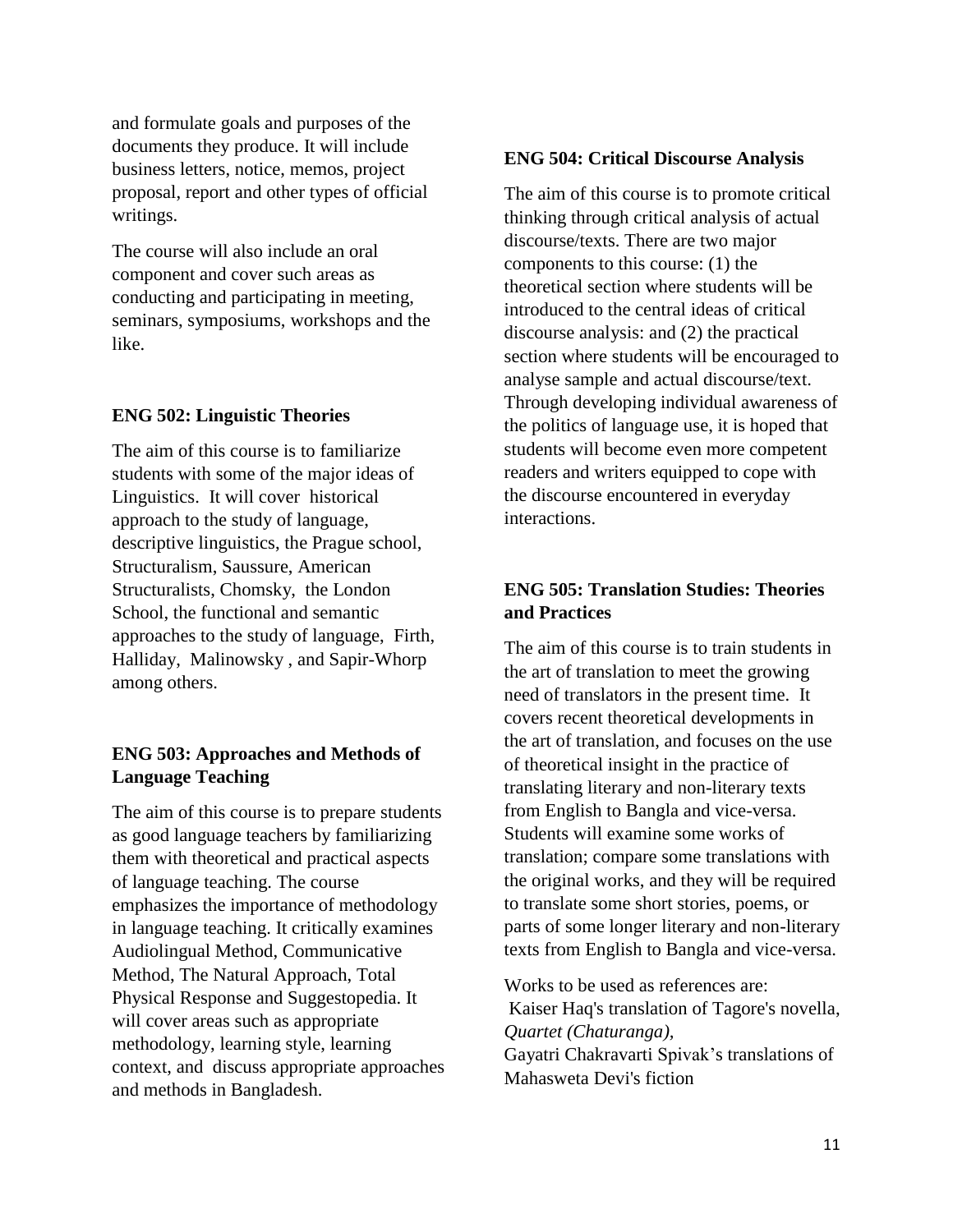New Oxford series of the translation of Tagore's short stories. Zillur Rahman Siddiqui's translation of Milton's *Areopagitica* Translation of Eugene O Neil's *Long Days Journey into Night*

## **ENG 506: Contemporary British Literature**

This course includes some recent British authors to familiarize students with the recent trends in English literature, and to help students understand the recent literature of the preceding times. Authors will include:

|  | William Golding: Rites of Passage |
|--|-----------------------------------|
|--|-----------------------------------|

| J.G. Farrell                   | : The Seige of Krishnapur                |
|--------------------------------|------------------------------------------|
| Paul Scott                     | : Staying On                             |
| David Lodge                    | : Changing Places                        |
| <b>Muriel Spark</b>            | : The Prime of Miss Joan                 |
|                                | <b>Brodie</b>                            |
| A.S. Byatt : <i>Possession</i> |                                          |
|                                | Harold Pinter: Remembrance of Things     |
|                                | Past                                     |
| Tom Stoppard : Arcadia         |                                          |
|                                | Selected poems of Seamus Heaney, Philip  |
|                                | Larkin, Fleur Adcock, and V.A. Fanthrope |

## **ENG 507: Research Methods in (a) English Literature (b) ELT (40 to 50 pages)**

The course aims at introducing students to the approaches and methods of research in linguistics, ELT/Applied Linguistics and literature. It will examine some research papers, articles and dissertation, and find out the approaches and methods employed in those studies. It will cover the different steps such as selecting the title, doing literature review, writing an outline, drafting, editing, data collection, data analysis, presenting

results, using reference tools, documentation, and searching the internet.

## **ENG 508: Masterpieces of World Literature**

This course consists of literary masterpieces from World Literature. Translated works are also included. Authors include Nadine Gordimer, Naquib Mahfouz, Gabriel GarcíaMárquez, Pablo Neruda, Albert Camus, J.M. Coetzee, Günter Grass, Czeslaw Milosz and Octavio Paz. *The Norton Anthology of World Literature* Volumes A. B. and C will be extensively used in the class room

The course emphasizes the study and consideration of the literary, cultural, and human significance of selected great works of the Western and non-Western literary traditions. An important goal of the class is to promote an understanding of the works in their cultural/historical contexts and of the enduring human values which unite the different literary traditions. The course's pedagogy gives special attention to critical thinking and writing within a framework of cultural diversity as well as comparative and interdisciplinary analysis

## **ENG 509: South Asian Writing in English**

This course will focus on writings from the South Asian sub-continent and its diaspora. Working from an expanded definition of writing as the attempt to draw new maps of reality, we will look at fiction, poetry, political manifestos, theoretical discussions, socio-historical accounts, and films by South Asian writers. We will examine the ways these writings intervene in and energize postcolonial culture in South Asia and beyond by forging an aesthetic and political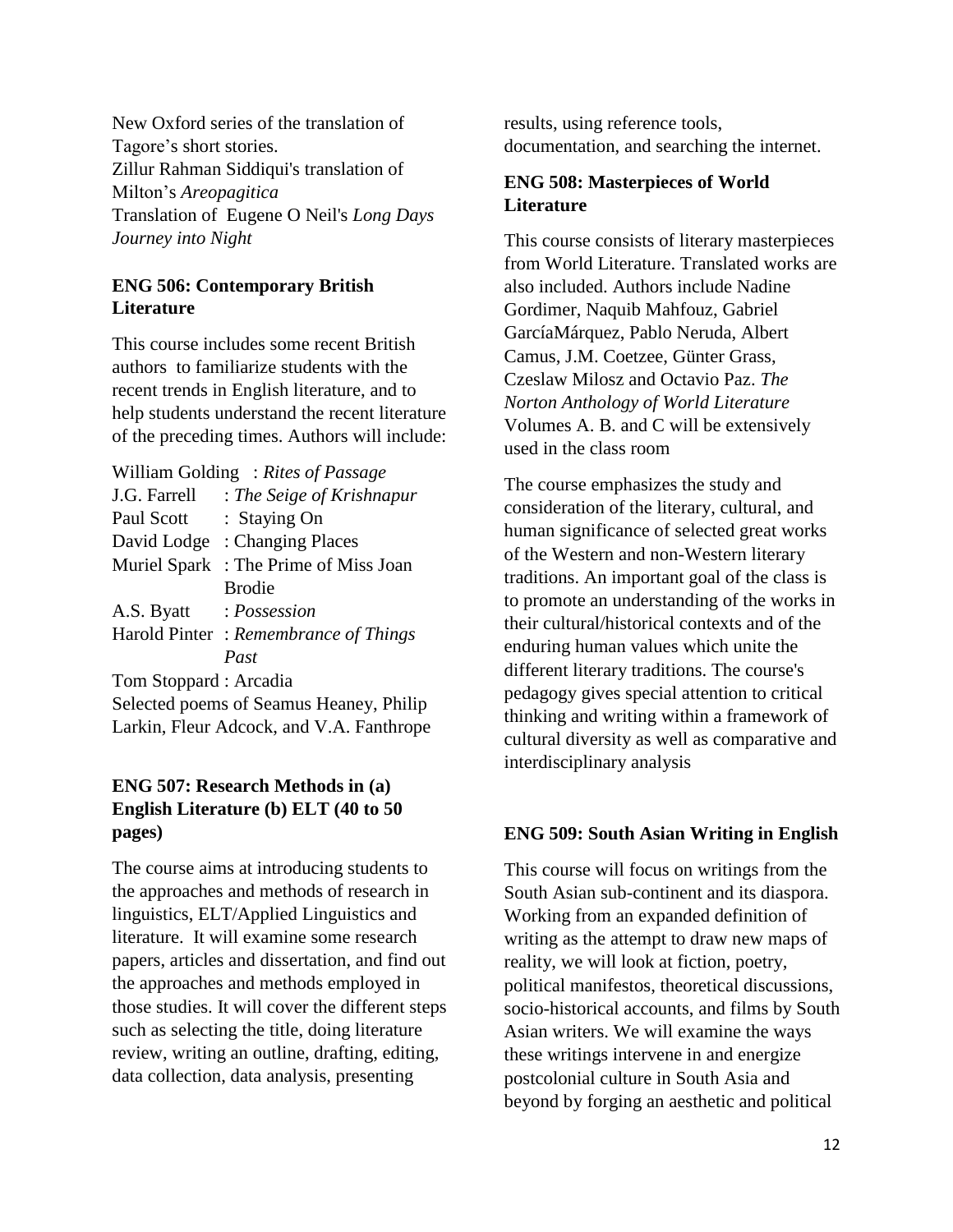practice that involves a radical critique of gender arrangements. In particular, we will explore the ways writers use narrative traditions such as folklore, fable, memoir, and myth to give voice to their unique historical, cultural, and political perspectives. We will also trace the play of irony, parody, and mimicry as writers figure the ambivalence of their position as women, especially around issues of modernity, sexuality, religion, nation, and development. Writers will include Meena Alexander, Bharati Mukherjee, Kamila Shamsie, Bapsi Sidhwa, Kamala Markandaya, Sara Suleri, Hanif Kureishi, Jean Arasanayagam and Zulfiqar Ghose.

## **ENG 510: Introduction to Feminist Studies**

This course explores gender issues and women's experiences, cultures, traditions and achievements in the arts and humanities. Students will be introduced to relevant feminist theories, goals, and concepts—and their historical roots in women's movements and social activism--which have stimulated the development of academic studies of women and gender. Over the past thirty years, such studies have generated a substantial body of new or revised knowledge of women and gender previously neglected or de-valued in traditional academic disciplines and professional fields. Authors will include Tsitsi Dangarembga, Edwidge Danticat, Maryse Conde, Buchi Emecheta, Shashi Deshpande, Sandra Cisneros, Louise Edridge, Mahasweta Devi, Yasmine Gooneratne.

## **ENG 511: English as a World Language**

This course will survey the social and linguistic characteristics and roles of English in societies around the world. The effects of the different ways in which English has been learnt and transmitted are considered. A major concern of the course will be to increase students' understanding of the English used in the Indian sub-continent in the context of world English.

## **ENG 512: Current Issues in Language Teaching and Testing**

This course will introduce students to the concept of culture and context sensitive pedagogy, to constraints-based curriculum, materials, and testing. It will examine issues such as learning style preferences, learners' and teachers' beliefs, attitudes, and experiences, and cultural issues in language learning, and also the recent developments in teaching learning theories.

## **ENG 514: Social Dynamics of Language Use**

This course provides an introduction to the theoretical and methodological foundations of the study of social variations of English. It will study ways in which variations in language carry social meaning for individuals in such categories as class, gender, social networks, and age. Topics covered comprise basic sociolinguistic concepts such as linguistic variants: speech community: social network: diglossia: pidgin; and Creole; language attitudes; norm language standardization; the role of language in the construction of social, ethical and gender identity and in the representation of social stereotypes. It will make connections between the varieties of English used (e.g. formal and informal,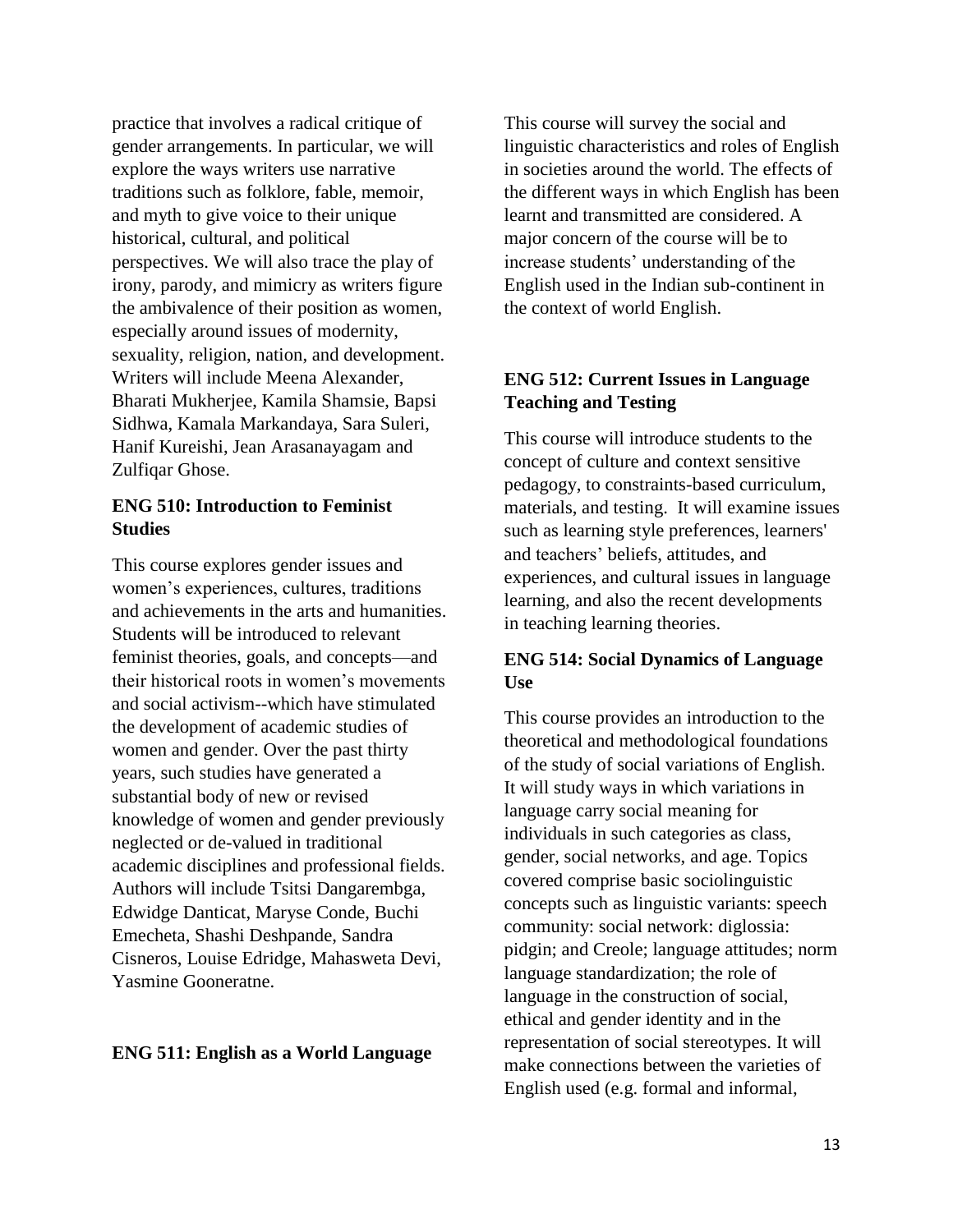standard or non-standard, UK, U.S.A., Australian, Canadian, New Zealand, or Indian English, contemporary English or Shakespeare's English) and the contexts in which it is found, and suggest that there is geographical and historical contexts. The social contexts will also be expanded to include notions of cooperation, power and language acquisition. The geographical and historical contexts will be expanded to include the notion of language spread. It will also introduce students to the phenomenon of language contact. It will explore sociolinguistic conditions of language and language use, and how these conditions lead to contract-induced linguistic changes.

## **515: Designing Language Course, Materials and Tests**

This course aims at providing practical training in evaluating and designing English language course, materials and tests using the theoretical insights students developed from their undergraduate courses on syllabus, materials and testing.

## **ENG 516: English for the Media**

This paper seeks to train students in journalistic writings such as short news reports with catching captions/headings, subtitling, translating reports obtained from foreign news agencies, preparing long reports for the press or electronic media, writing special features for the media, and editing. It will focus on both objective reporting or distancing the self from the report and subjective reporting or taking a position while reporting. The course will also train students to take active part in press briefing/conferences and prepare reports on the briefings, interview persons, conduct surveys and prepare reports for the media. The course will also include training in the

art of newscasting with emphasis on pronunciation, stress, intonation, confidence, and naturalness.

## **ENG 517: Practice Teaching**

The purpose of this course is to prepare students as effective ESL teachers. Developments in teaching the different major skills and their sub-skills will be discussed in detail and students will be required to operate in actual classroom situations. The course incorporates different teaching methods and their pedagogical implications. Students will be required to implement theoretical insights they received about approaches and methods of language and literature teaching in real teaching.

## **ENG 518: Literary Stylistics**

This course aims to introduce students to the analysis of literary texts by using linguistic and discourse analytical tools. A functional grammar and speech act approach will be used for stylistic analysis. Students will analyze literary works by examining the various linguistic features and using pragmatic concepts.

## **ENG 519: Creative Writing**

This course aims to train students in creative writing by familiarizing them with some of the basic underlying principles, and the recent theoretical developments in creative writings. It will introduce students to the elements of the different genres of creative writing Focus will be more on writing autobiography, short stories and poems. For short stories, the course will train students in such aspects as plotting or plot making, selecting a setting, characterization, developing a theme, and techniques of storytelling, For poems, students will have practice in selecting themes, choosing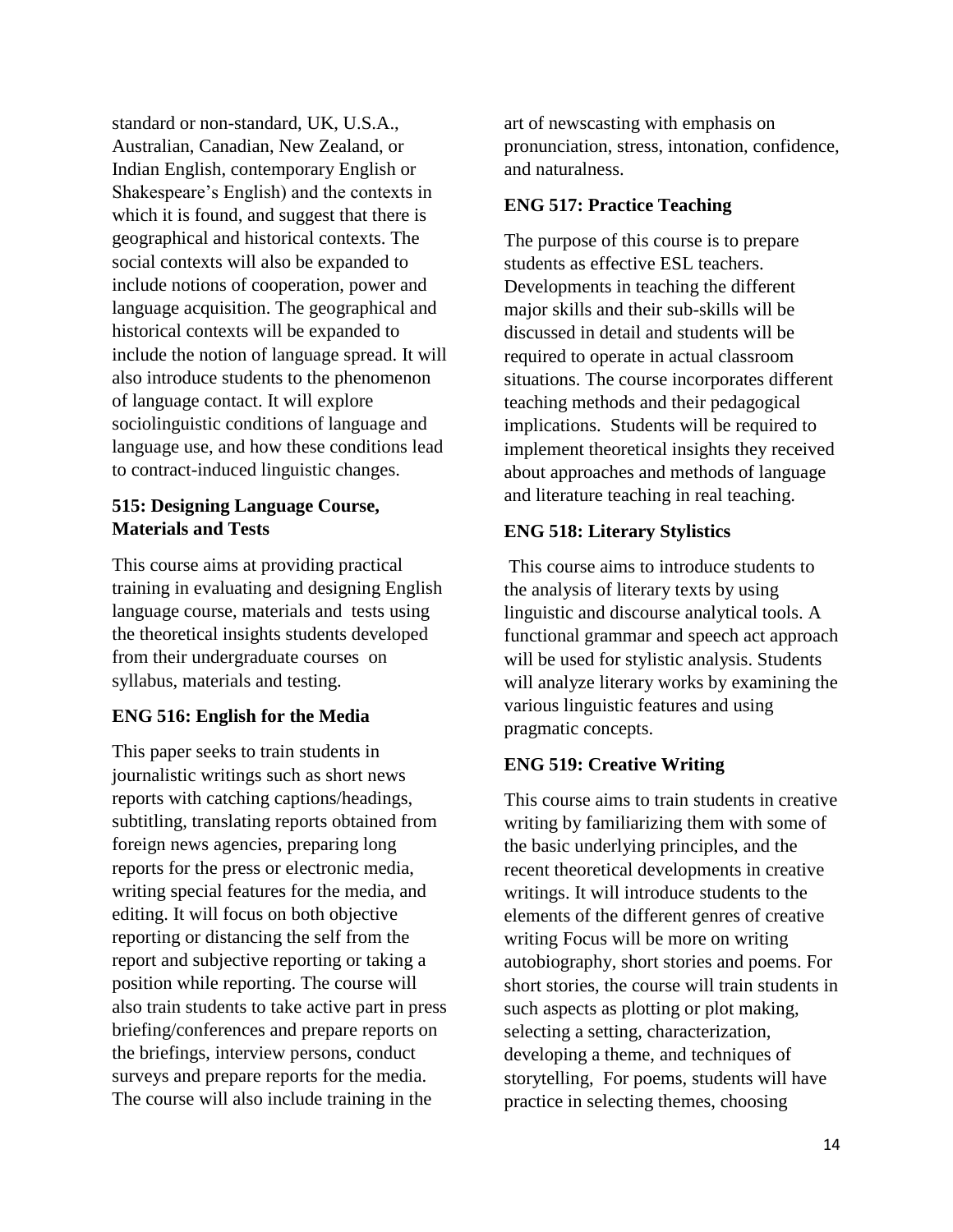diction, using the right mood, tone, rhyme and rhythm. The course will include reading of books and articles on creative writing. It will involve students in writing short stories, poems and autobiography.

## **ENG 520: Contemporary American Literature**

This paper includes American literature of the recent times to familiarize students with the recent trends in American literature, and to make them understand these trends in relation to American literature of the preceding times. Authors will include:

Toni Morison: *Beloved; Sula* Maxine Hong Kingsto: *The Woman Warrior* Carmac McCarthy*: Suttree, Blood Meridian*. Robert Pack*: Minding the Sun,*  Amiri Baraka (Leroi Jones): Selected poems David Mammet: *American Buffalo*: A PlayPaul Theroux'*: Mosquito Coast* David Kennedy*: Ironweed* Selected Poems from A Pouline (ed.) *Contemporary American Poetry*, 6<sup>th</sup> edition.

#### **ENG 522: Modernism to Postmodernism**

This course is an introduction to the philosophical ideas that have shaped the practice of contemporary art, criticism, and cultural studies in the West. We begin with an examination of some historical problems that have arisen in thinking about art. Then we survey the various systems that constitute Modernist cultural "theory", including formalism, phenomenology, Marxism, Structuralism, semiotics and psychoanalysis. These modernist theories are compared to poststructuralist and feminist views of art production and reception. The overall objective of this study is to provide the necessary background for

understanding and evaluating theories of contemporary culture. The literary works that will be studied are:

Jessica Hagedorn: *Dogeaters,* or *Dangerand Beauty,* or *The Gangster of Love* Gabriel Garcia Marquez: *One Hundred Years of Solitude* or *Strange Pilgrims* or *The Chronicle of Death Foretold*  Toni Morrison: *Paradise* Richard Powers: *Prisoner's Dilemma*, or *Operation Wandering Soul* Paul Auster: *Blue in the Face,* or *Leviathan* William Gibson: *Virtual Light*, or *Monalisa* Thomas Pynnchon: *The Crying of Lot 49*

[Note: More than one titles of each author are mentioned in the course because the texts might not be available. Any one work by each author will be taught. The course teacher will select the text according to its availability]

#### **ENG 523: Advanced Literary Theory**

This course introduces an in-depth study into the field of literary theory, a central component of contemporary literary studies. This course embarks on with a genealogy of theoretical paradigms, beginning in the early 20th Century when literary theory first flourished as a formal discipline; which is then followed by discussion on the evolution and development in the field of the present day. As this is Advanced Literary Theory course, it selects its topics from contemporary theories and practices, such as theory on Psychoanalysis, Graphic novels, Media, Marxism, Postcolonialism, Feminism, Ecocriticism, Films and Adaptations, etc.

#### **ENG 524: Special Studies**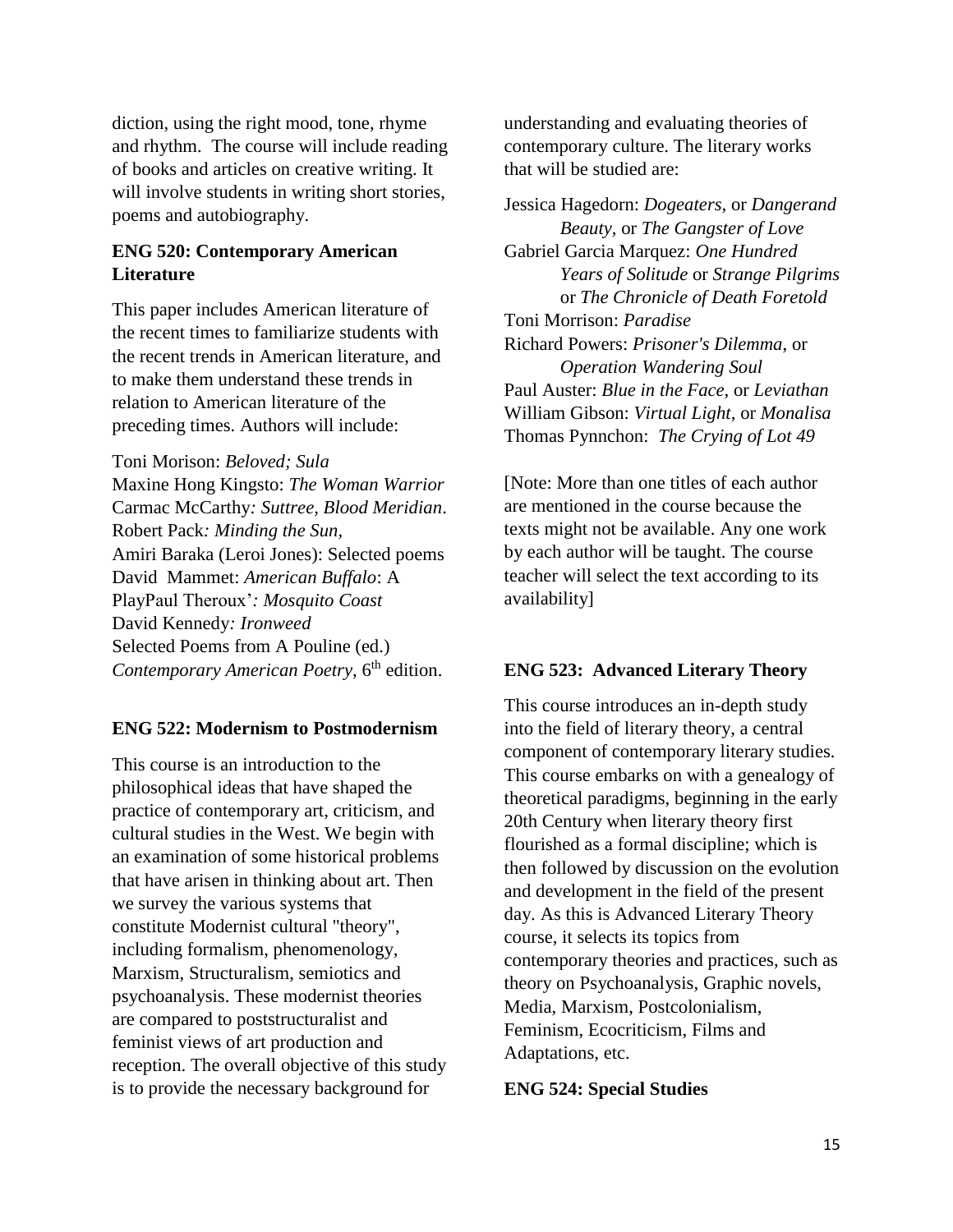This course is meant for students who want to study a special area of their choice under the guidance of a teacher who has an expertise in that area. It might include the study of a special author, a special period, a particular area of language, linguistics or ELT.

#### **ENG 525: The Language of Advertising**

This course examines the linguistic and semiotic elements of advertisements as well as the mechanics of advertising. In analysing the discourse of advertising, students will learn how the powers of verbal and visual language in advertisements influence the target audience and society at large. Students investigating the interpretation and messages conveyed through different media will experience the critical and creative process of (de)constructing and analysing advertising texts. Furthermore, this course will focus on the use of manipulative and discriminatory language (discourse) in advertising, with respect to the sociocultural, ethical and legal issues in the glocal (global and local) context.

## **ENG-535: Language Acquisition Theories in EFL/ESL Contexts**

This course introduces students to the different theories of language acquisition, and to interlanguage, universal linguistics, and error analysis theories and talks about their relevance in teaching English as a foreign/second language. (This course is meant for students who have not done ELT courses at undergraduate level. It is the same course as ENG 411 of the undergraduate program. MA students taking this course will sit with undergraduate students of ENG 411)

#### **ENG 599: Dissertation (6 Credits)**

The dissertation forms an important part of the assessment for this program and integrates the different components of the MA program. It provides students with an opportunity to explore a particular area in depth, constitutes an introduction to the conduct of research and systematic inquiry, and introduces students to the problem of handling an extended piece of written research work.

The dissertation consists of an extended piece of written research work, a minimum of **15,000 words, or approximately 40 to 50 pages**. It can be on any topic within English literature, which can be negotiated with the supervisor concerned and agreed by the program co-ordinator. Students will be asked to select the general area within which they wish to conduct their dissertation, and they will be required to submit a dissertation proposal. They will then be allocated an appropriate supervisor with whom they will define their topic.

The dissertation equips students with the ability to handle large-scale work, as well as to engage in research projects of their own design. However, it is optional for students.

The dissertation must be submitted by the last day of the final examination week of a student's last semester.

#### **FACULTY MEMBERS**

The MA courses will be taught by highly qualified teachers with degrees and training obtained overseas. Currently, the following faculty members are teaching MA courses: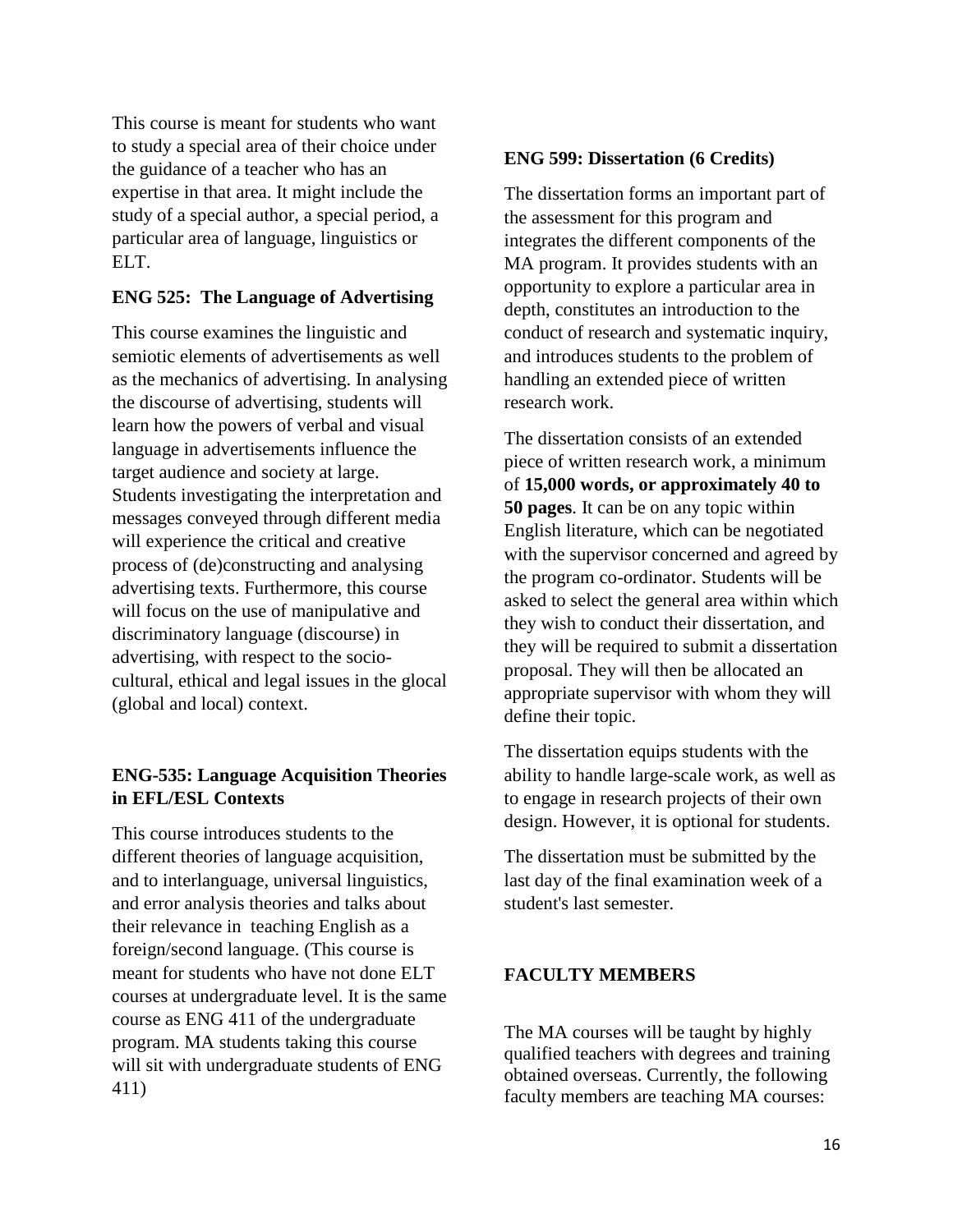#### **DR. FAKRUL ALAM**

UGC Professor at the University of Dhaka

He retired as Professor of English at the University of Dhaka on June 30, 2017 and as Pro-Vice Chancellor, East West University on May 30, 2019. His publications include *Rabindranath Tagore and National Identity Formation in Bangladesh: Essays and Reviews* (Dhaka: Bangla Academy, 2013); *The Essential Tagore* (Boston: Harvard UP and Viswa Bharati: Kolkata, 2011; with Radha Chakravarty); *Imperial Entanglements and Literature in English* (writer's ink: Dhaka, 2007); *South Asian Writers in English* (Detroit: Thomson Gale, 2006); *Jibanananda Das: Selected Poems* (Dhaka: University Press Limited, 1999); *Bharati Mukherjee* (Twayne's United States Authors Series. New York: Twayne Publishers, 1995). His translation of Sheikh Mujibur Rahman's *Unfinished Memoirs* was published in 2012 by University Press in Bangladesh, Penguin Books in India, and Oxford University Press in Pakistan. He received the SAARC Literature Award 2012 at the SAARC Literature Festival of 2012 held at Lucknow India on 18 March 2012. He was awarded the Bangla Academy Puroshkar (Literature Award) in the Translation Category for 2013 on February 24, 2013. His translations of *Ocean of Sorrow,* the late nineteenth century Bengali epic narrative, *Bishad Sindhu* by Mir Mosharraf Hussain and Sheikh Mujibur Rahman's *Prison Diaries*, both published by Bangla Academy in November 2016 and February 2018 are among his most recent book publications. Among his forthcoming works is "The English Writings of Rabindranath Tagore" in *The Cambridge Companion to English Tagore,* ed. Sukanta Chaudhuri (Cambridge: Cambridge UP, 2019).

#### **DR. MUHAMMED SHAHRIAR HAQUE Professor**

Ph.D. in Linguistics, University of Malaya, Malaysia MSS in Media and Communication (specialization in film studies), Independent University Bangladesh, Bangladesh M.A. in English Language, University Putra Malaysia, Malaysia M.A. in English (Literature), University of Chittagong, Chittagong, Bangladesh B.A. (Honours) in English (Literature), University of Chittagong, Bangladesh

**Research interests:** critical discourse analysis (CDA), film and media studies, teacher education, educational technology, and photojournalism

#### **Selected publications:**

- Haque, M. S. (2017). Early life of an accidental actor: Before *Nayak Raj Razzak*. In *East West Journal of Humanities, Vols. 6 & 7 Special Issue*, pp. 121-136
- **Haque, M. S.** (2015). Documentary-Making Methodology: Step-by-step Documentation of *Life after Grey*. In *East West Journal of Humanities, Vol. 5,* pp. 73-91
- **Haque, M. S.** and Akhter, M.(2014). Challenges and Possibilities of Computer Assisted Language Teaching in Higher Education: Bangladesh in Focus. In *Harvest: Jahangirnagar Studies in Language and Literature, Vol. 29*, pp. 129-149.
- **Haque, M. S.** (2013). Discourse Structures in Bangladeshi Educational Advertisements: A Critique. In *East*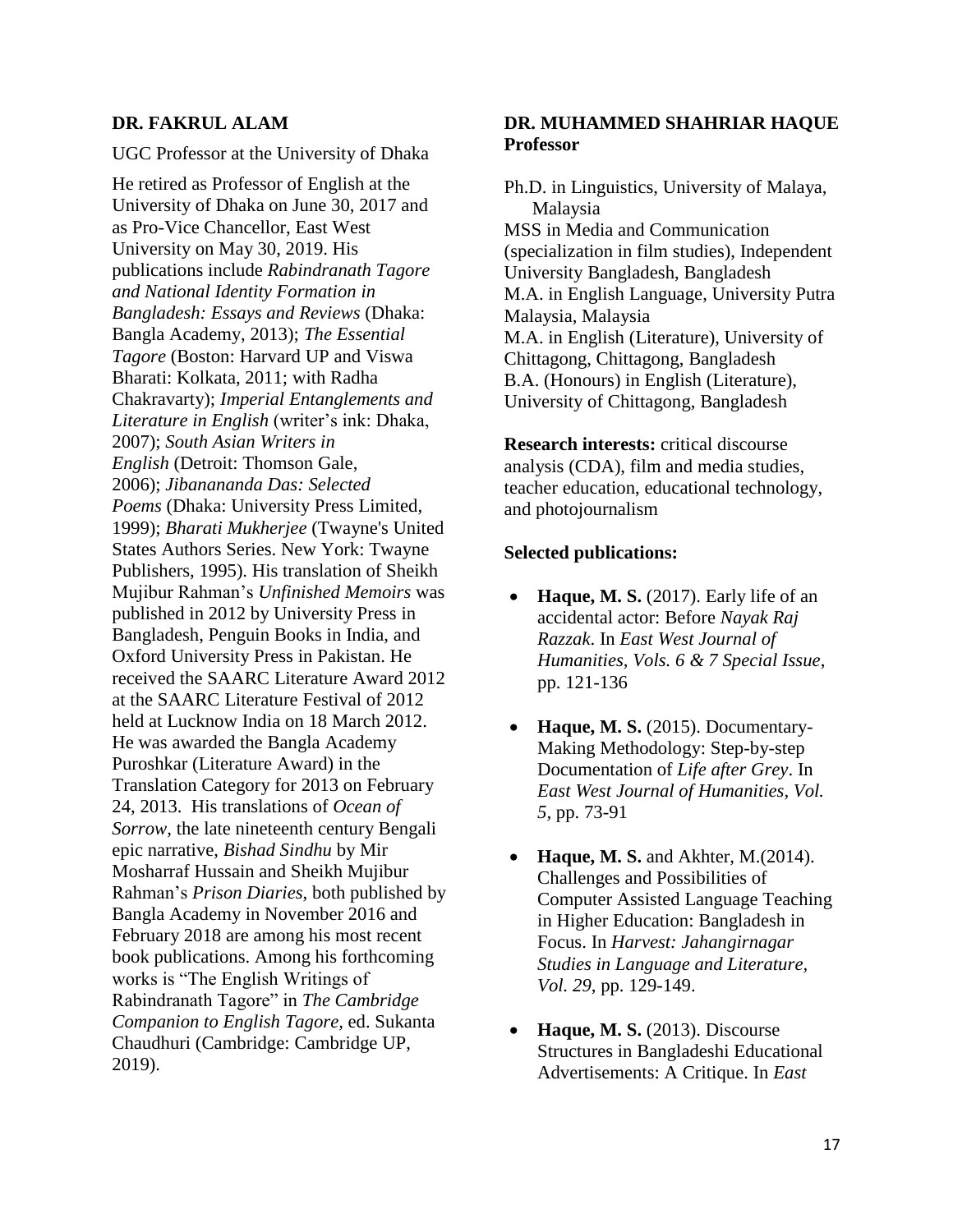*West Journal of Humanities, Vol. 4,* pp. 1-28.

- **Haque, M. S.** (2008). 'Institutional Elitism: Critical Discourse Analysis of Private Educational Institutions'. In *Crossings: ULAB Journal for English Studies, Vol. 1.*
- **Haque, M. S.** and Baki, R. (2012). In Quest of the Marginalized English Language Skills: A Qualitative Expedition. *International Journal of Linguistics and Literature (IJLL), Vol.1*, Issue 1, pp. 27-46.
- **Haque, M. S.** and Abedin, Z. (2011). The discursive construction of (a)moral names: Religion versus language, *Multilingua: Journal of Cross-Cultural and Interlanguage Communication*. Berlin: Mouton De Gruyter, Vol. 30, No. 3-4, pp. 377-390.
- **Haque, M. S.** (2008). 'Kee's World: Reflections of Evolving Identity'. In *International Journal of Comic Art*, Vol. 10, No. 1, Spring-2008, pp. 482- 512.
- Haque, M. S. (2008). 'Discursive Construction of an Identity in Conflict: CDA Perspective'. In Nair, R., Haque, M. S. & Khan, M. H. (Eds.). *Constructing Identities in the Malaysian Media*. Kuala Lumpur: University Malaya Press.
- **Haque, M. S.** (2006). 'Media Discourse: Television News as a form of Entertainment / Popular Culture'. In David, M. K., Burhanudeen, H. & Abdullah, A. N. (ed.) *The Power of Language and the Media*. Frankfurt: Peter Lang. pp. 99-114.

• **Haque, M. S.** and Malik, M. Z. (2005). 'Humour in Haq: Poems in Subcontinental English'. In Talif, R., Heng, C. S., Eng, W. B., Abdullah, A. N. and Noor. R. (eds.) *Beyond Barriers Fresh Frontiers: Selected Readings on Languages, Literatures, and Cultures*. Serdang: Universiti Putra Malaysia Press, pp 105-111.

### **DR. MORIAM QUADIR**

#### **Associate Professor**

Ph. D. in Applied Linguistics, Hiroshima University, Japan M. A. in Applied Linguistics, Hiroshima University, Japan M. A. in English, University of Dhaka. Bangladesh B. A. in English, University of Dhaka. Bangladesh

**Research interests**: L2 learners' individual differences (ID), learner autonomy, innovative teaching approaches, and academic writing.

## **Selected Publications:**

- Quadir Mst. Moriam (2019). Exploring English Language Learning Demotivation in Bangladesh.*THT Journal, 7* (1)*,* pp. 33-50.
- Quadir Mst. Moriam (2017). Let Us Listen to Our Students: An Analysis of Demotivation to Study English in Bangladesh. *The English Teacher, 3,*  pp. 128-141.
- Quadir Mst. Moriam (2014). Relationships between learners'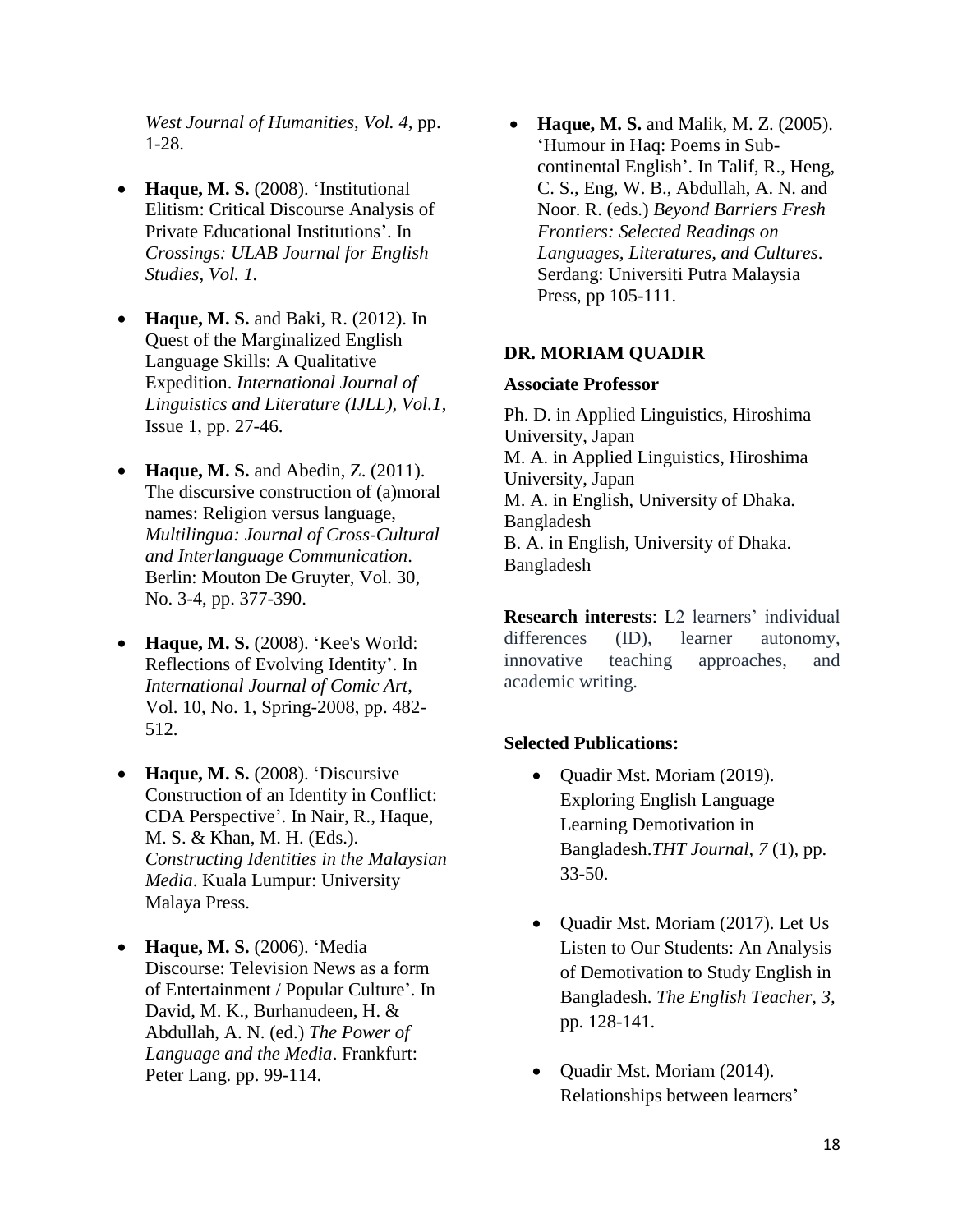motivation factors and speaking strategy factors to learn oral communication in English. *The English Teacher, 3,* pp. 113-135.

- Quadir Mst. Moriam (2011). A comparative study of English and non-English major university students' motivation to learn English oral communication. *East West Journal of Humanities, 2,* pp. 91- 111.
- Quadir Mst. Moriam (2009). Do English and non-English major university students use the same EFL speaking strategies in Bangladesh? *Asian English Studies, 11*, pp. 49-68.
- Quadir Mst. Moriam (2008). A study on English and non-English major university students' motivation to learn spoken English in Bangladesh. *JACET Chugoku- Shikoku Chapter Research Bulletin, 5,* pp.39-56*.*
- Quadir Mst. Moriam (2008). A study on motivation and strategy use of Bangladeshi university students to learn spoken English. *Journal of International Development and Cooperation,14,* pp.51-66.
- Tadashi Nishida and Quadir Mst. Moriam (2006). A Comparative study of speaking strategy use of EFL college students in Japan and Bangladesh. [JACET (Japan Association of College English Teachers*) Chugoku- Shikoku*

*Chapter Research Bulletin, 3*, pp.71- 86.

Quadir Mst. Moriam (2005). Speaking strategy use by the EFL students in Japan and Bangladesh. *Journal of International Development and Co-operation, 12,* pp.33- 47.

### **DR. FARZANA AKHTER**

*Associate Professor*

Ph.D. in English with a secondary emphasis in Rhetoric and Composition, University of Arkansas, Fayetteville, U.S.A., May 2017

M Phil. in English, University of Dhaka, Bangladesh, 2008

M.A. in English Literature, University of Dhaka, Dhaka, Bangladesh, 1997

B.A. in English, University of Dhaka, Dhaka, Bangladesh, 1996

#### Areas of Interest

Rhetoric and Composition, Ethnic and Immigrant American Literature, Orientalism and post-colonial subjectivity, Diaspora and belongingness

#### **Major Publications**

- Akhter, Farzana. "Negotiating the Politics of Power: Tahmima Anam's *The Good Muslim* and Women's Role in War and Nation Building." *Asiatic: IIUM Journal of English Language and Literature,* vol. 12, no. 1, June 2018, pp. 93-107, http://journals.iium.edu.my/asiatic/index. php/AJELL/article/view/1211.
- Akhter, Farzana. "Performing Brecht in Bangladesh: Making the Unfamiliar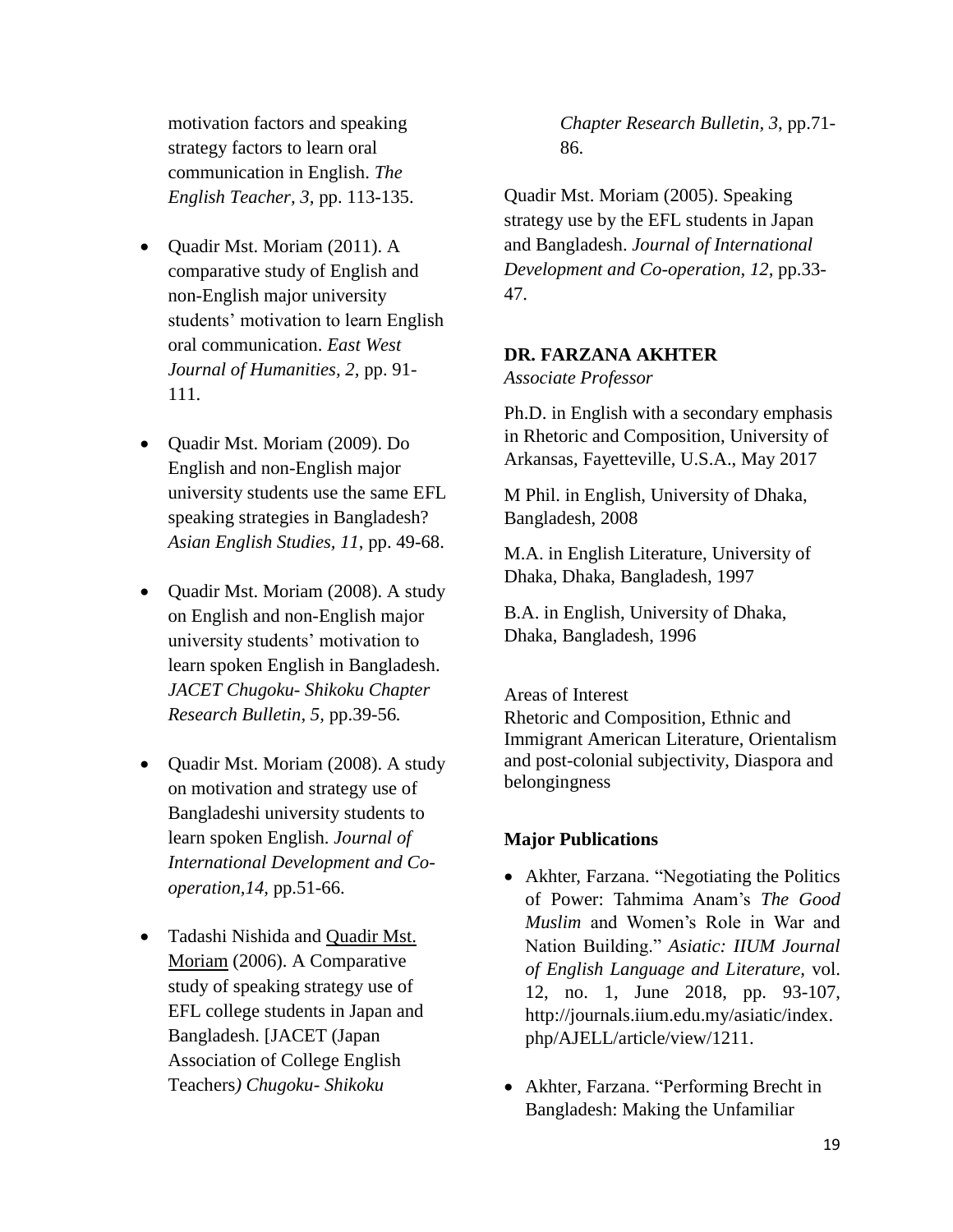Familiar." *Brecht in/and Asia /Brecht in/und Asien: [The Brecht Yearbook /](http://uwpress.wisc.edu/books/5069.htm)  [Brecht-Jahrbuch](http://uwpress.wisc.edu/books/5069.htm)* no. 36, edited by Markus Wessendorf and Friedemann Weidauer, [2011,](http://uwpress.wisc.edu/books/5069.htm) pp. 201-210.

- Akhter, Farzana. "Shattering the Shackles: Brecht's Plays and the Language of Political Protest in Bangladesh." *Literary Paritantra*, vol. 2, no. 1, Spring 2010, pp. 65-71.
- Akhter, Farzana. "Quest for Home in Amitav Ghosh's *The Glass Palace*." *Spectrum*, vol. 5, December 2007, pp. 81- 90.
- Akhter, Farzana. "Reculturizing Brecht." *Spectrum*, vol. 4, June 2006, pp. 27-40.

### **Encyclopedic Reference**

"Archie." *Comics through Time: A Historical Encyclopedia*. Edited by M. Keith Booker, ABC CLIO: Santa Barbara, CA, U.S.A., 2014.

Email: [farzana@ewubd.edu](mailto:farzana@ewubd.edu)

## **SHAFIQUR RAHMAN**

### **Assistant Professor**

M.A. (University of Toledo, Ohio, U.S.A) M.A. & B.A. (Honours) (University of Dhaka)

**Research interests:** Composition and CMC- Computer-mediated composition, English and American Romantic Literature, Victorian Prose and Poetry, Elizabethan and Jacobean Drama, Writing across the Media

## **ZOHUR AHMED**

#### **Assistant Professor**

PhD (ongoing) (Universiti Sains Malaysia, Penang, Malaysia) M.Phil in English language Education (Central Institute of English and Foreign Languages, Hyderabad, India) M.A. in TESL (Central Institute of English and Foreign Languages, Hyderabad, India) B.A. in English (Aligarh Muslim University, U.P. India)

**Research interests:** Computer Assisted Language Learning, Second Language Writing and Speaking Pedagogy, Language Testing and Evaluation, Materials Production and Curricular Innovation, English for Specific Purposes

### **Publications:**

- Karim, A., Ahmed, Z., Shahed, F. H., Rahman, M.M. & Mohammed, A.R. (2019). Challenges affecting the implementation of £50 million in-service training program for English teachers in Bangladesh. *The Qualitative Report, 24*(10), 2457-2485.
- Rahman, M.M., Singh, M.K.M, Johan, M. & Ahmed, Z. (2019) English Medium Instruction Ideology, Management and Practices: A Case Study on a Bangladeshi Private University. *English Teaching & Learning*. (in press)
- Ahmed, Z (2018, November). Effects of Writing in a Class Blog on EFL Students' Attitude towards Writing, In Proceeding of the 11th International Research Association for Interdisciplinary Studies (RAIS) Conference (pp 339-345), Beltsville, Maryland, 20705, USA. ISSN 2578- 8574, ISBN 978-1-945298-16-5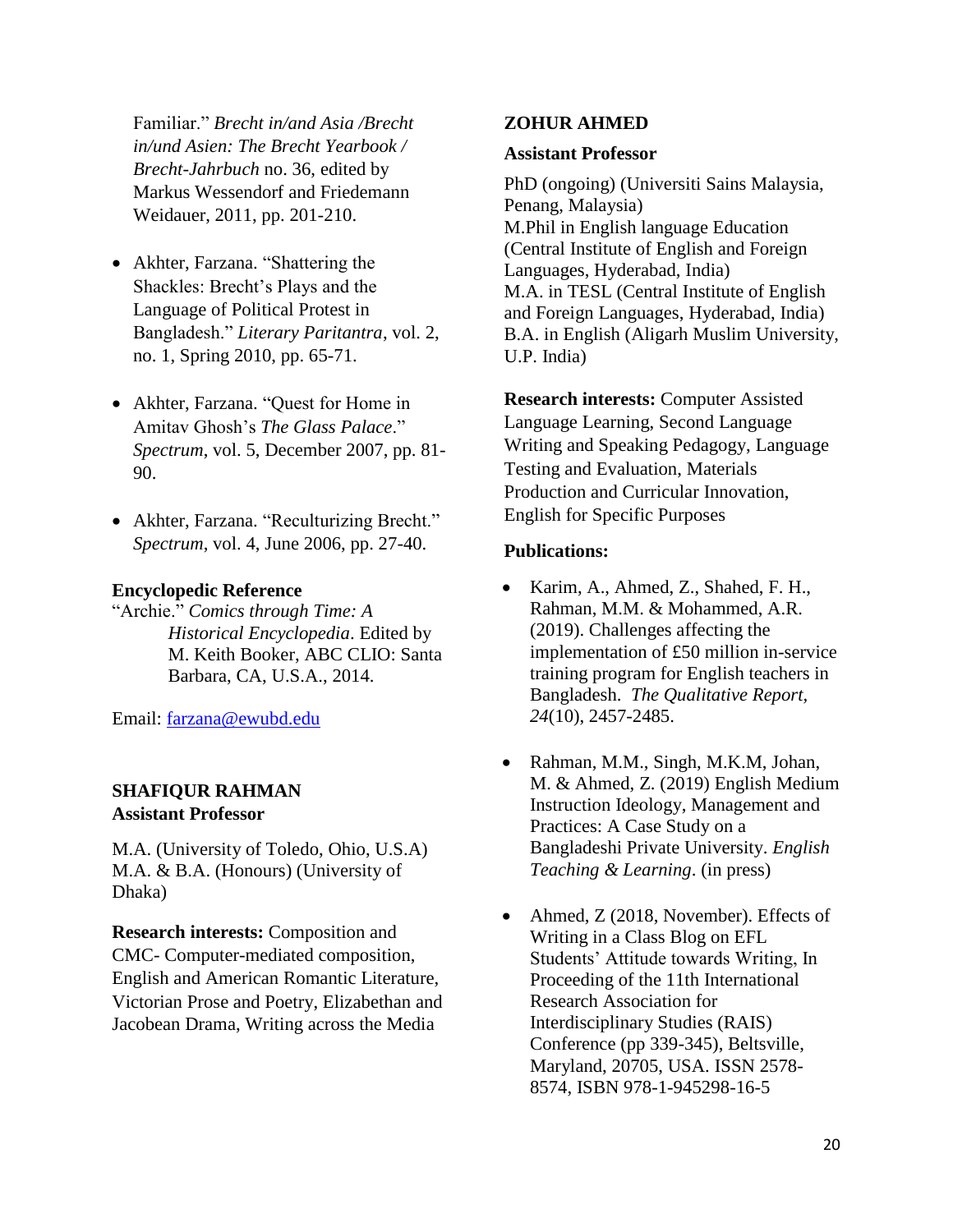- Ahmed, Z. (2018). Rhetoric and realities of ICT applications in teaching English literature. In Angadi, D. T., Patil, S.D.G., & Kedaranath (Eds.), *Indian Indigenous Insights into Language, Literature & Culture.* 13-20. ISBN 978-81-931871-8-  $\Omega$
- $\bullet$  Uddin, J., & Ahmed, Z. (2015). Impact of the use of rubrics on the performance of students. *Chaos, 3*(1), 46-62. ISSN 2304-3792
- Ahmed, Z.  $(2014)$ . Writing in a class blog: Why, when and how. In Karunakaran, T. (Ed.) *English Language Teaching in the Twenty First Century: Issues and challenges*. 38-54. ISBN 978- 955-659-437-9
- Ahmed, Z. & Karunakaran, T. (2013). Teaching writing: an analysis of the writing tasks used at East West University in Bangladesh. *Languages in India, 13* (3), 103-117. ISSN 1930-2940
- Karunakaran, T. & Ahmed, Z. (2013). Teaching writing. *International Journal of English Language and Literature,* 55- 61. ISSN 2347-2642
- Ahmed, Z. (2012). [Review of the book] Teacher Training Essentials by C. Thaine]. *ELTAI Journal, 8*, 100-102. ISSN 2250-317X

#### **DR. AKHTER JAHAN**

#### **Assistant Professor**

PhD in English Language Studies, International Islamic University Malaysia MA TESOL, University of Lancaster (Hornby Scholar - 2011-2012)

**Research interests:** ELT, Second Language Acquisition (SLA), Materials Development and Teacher Education.

#### **Selected Publications:**

- Jahan, A. (2018). Impact of Textual Enhancement on Bangladeshi Learner's Noticing and Grammatical Development of Present Perfect and Past Simple Tenses. *Malaysian Journal of ELT Research (MaJER)*, 15(1), pp. 1-16, ISSN 1511- 8002.
- $\bullet$  Jahan, A. (2016-2017). Impact of Task Repetition on a Bangladeshi Tertiary Learner's Oral Performance: A Case Study*. HARVEST: Jahangirnagar University Studies in language and Literature*, 32, 71- 86, ISSN 1729-8326
- $\bullet$  Jahan, A. & Kormos, J. (2015). The impact of textual enhancement on EFL learners' grammatical awareness of future plans and intentions. *International Journal of Applied Linguistics*, 25(1), 46–66. doi: 10.1111/ijal.12049
- The Hornby Scholar's Panel Presentation: ELT in action: what works and what makes it work in different contexts*.* (2012). In T. Pattison (Ed.),*IATEFL 2012 Glasgow Conference Selections* (pp. 158- 161). Kent: Pilgrims.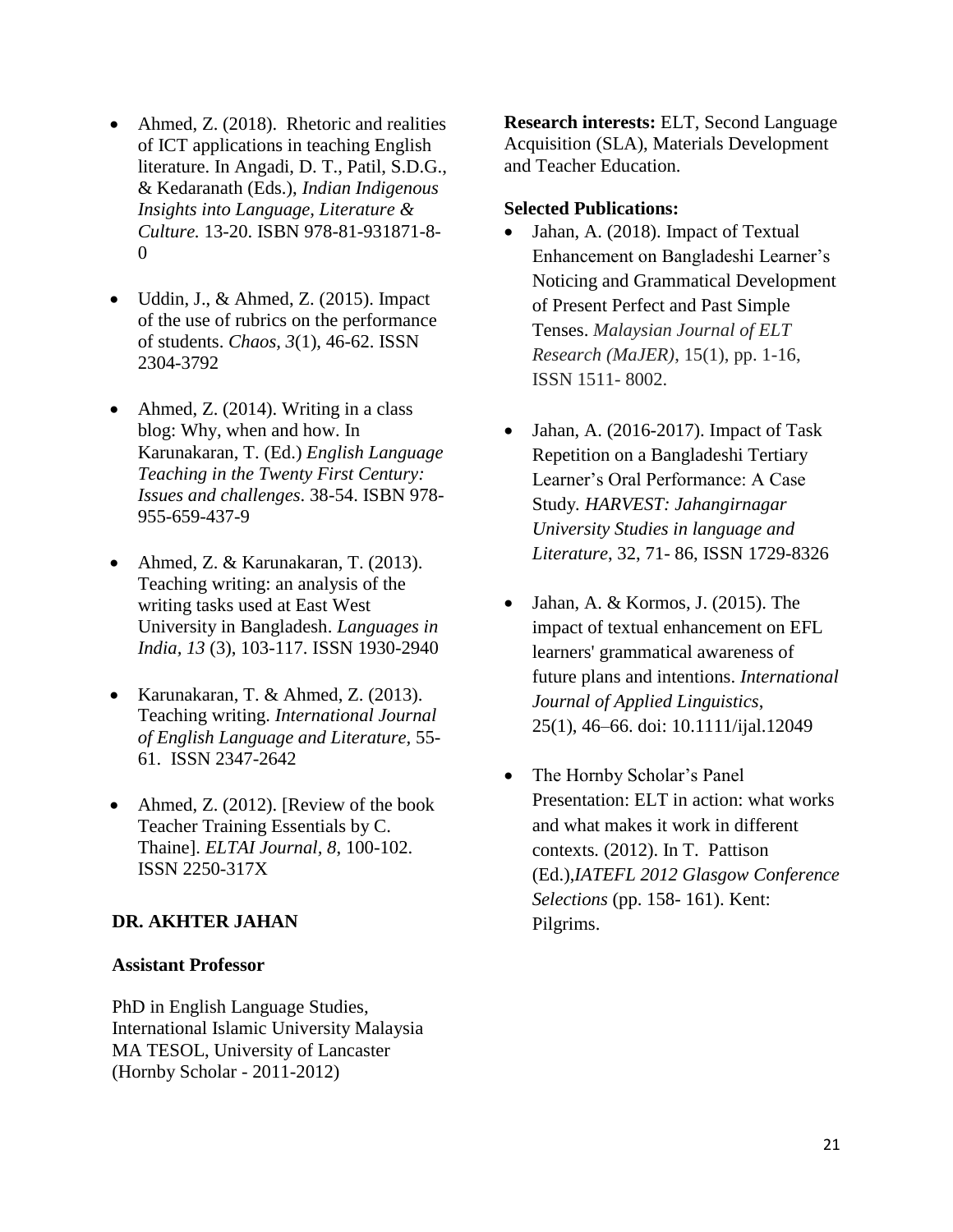- Jahan, A. (2012). Residual Cultural Imperialism in Primary Textbooks in Bangladesh: A Critique of the *English for Today* Textbooks, *East West Journal of Humanities*, 3, 73- 96. ISSN 2024-6628.
- Rahman, F. M.,  $& Akhter J. (2011).$ *Training English Teachers from Difficult and Rural Contexts in Bangladesh*. In P. Gunashekhar, A. Padwad& D. Pawelec (Eds.),*Starting, Stimulating and Sustaining English Language Teacher education and development: A selection of papers presented at the International Conference in Hyderabad in January 2011*(pp. 86- 92).India: British Council.
- Jahan, A.,  $\&$  Nusrat J. (2011). Working with Vocabulary at Tertiary Level in Bangladesh, *Journal of Education and Practice*, 2(5), 45-57, ISSN 2222-1735 (Paper) & ISSN 2222-288X (Online)
- Jahan, A. (2008). Promoting Collaboration in Mixed Ability EFL Classrooms at Tertiary Level in Bangladesh, *Journal of NELTA*, 13(1-2), 49-56.
- $\bullet$  Jahan, A., & Nusrat J. (2008) Teaching Presentation Skills to Tertiary Students in Bangladesh, *Stamford Journal of English*, 4, 38- 57.

• Jahan, A. (2008). Teaching Speaking Skills at Tertiary Level in Bangladesh: An Empirical Investigation, *Daffodil International University Journal of Business and Economics*, 3(1), 155-171.

### **MASRUFA AYESHA NUSRAT**

Assistant Professor MA in English Studies (University of Nottingham, UK) MA in English & BA (Honours) in English Literature (University of Dhaka) **Areas of Interest**

Women Writing, South Asian Literature, Feminism, Cultural Studies, Postcolonial Studies and Literary Translations.

#### **Major Publications**

Masrufa Ayesha Nusrat's translations and creative writing appeared in the following literary journals and anthologies – *The Woman Who Ate Cooking Pots* (2018)*; Stories from the Edge: Personal Narratives of the Liberation War* (2017)*; Alice Munror Nirbachito Golpo* (2016)*; The Book of Dhaka* (2016)*; Spiders and Other Stories* (2016)*; Bengal Lights* (2015); *A Temporary Sojourn and Other Stories* (2015)*; Lilies, Lanterns and Lullabies* (2014)*; The Missing Slate* (2014 & 2013)*; The Dawn of the Waning Moon* (2012)*; [parabaas.com](http://parabaas.com/)* (2011)*; Conte mporary Short Stories from Bangladesh* (2010)*; Writing Across Borders* (2008)*; Under the Krishnachura Tree: Fifty Years of Bangladeshi Writing* (2004); and *Spectrum* (1997)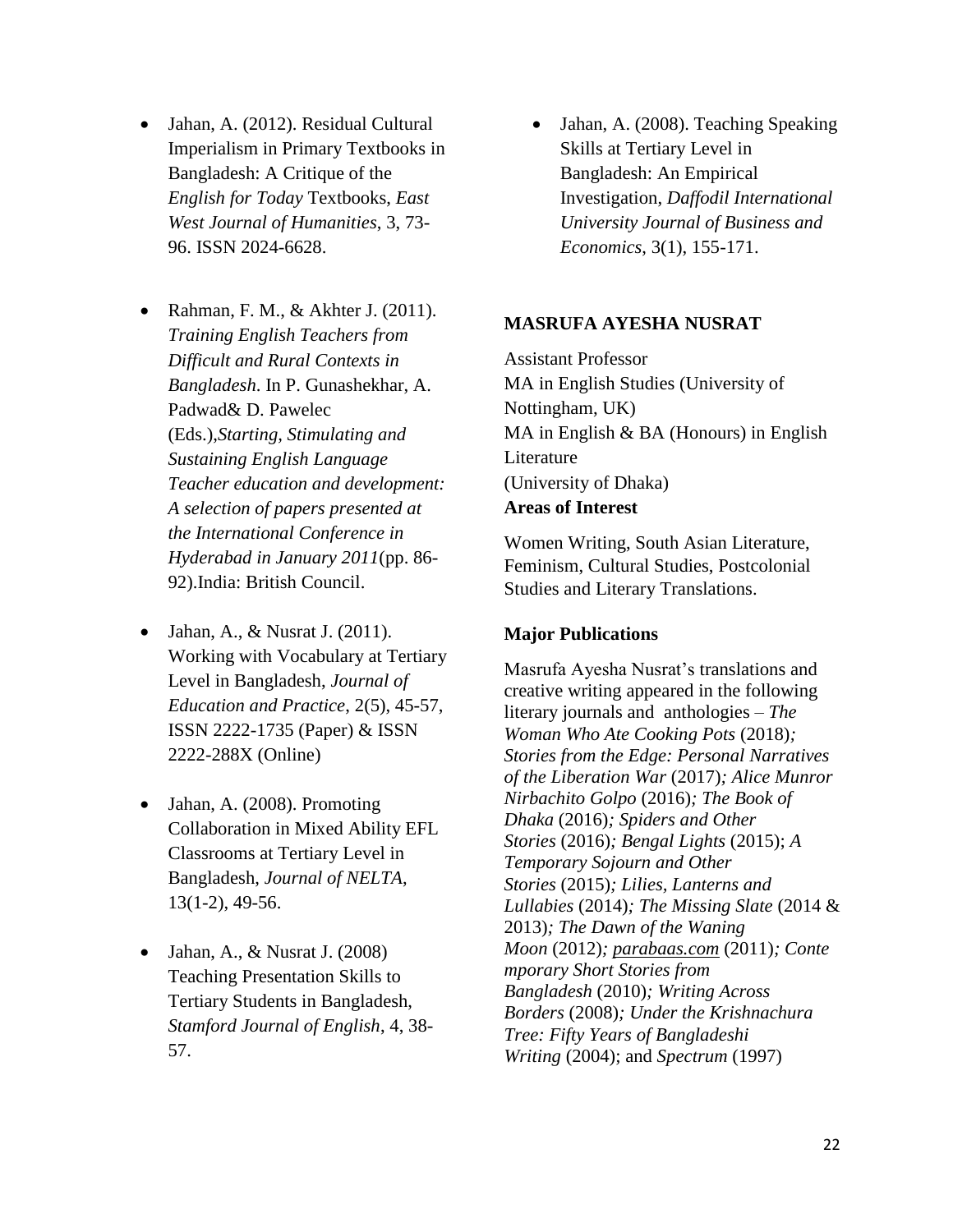Ms. Nusrat has published some research articles in the special issue of *South Asian Cultural Studies (SACS)*, *Imaging South Asian Culture in Non-English: Reconstructing Popular Textual and Visual Presentations* (May 2018); *ELT Worldwide: Journal of English Language Teaching* (2015); *Panini* (2007- 2011); *Harvest* (2004); and *South Asian Literature in English: An Encyclopedia* (2004).

Masrufa is also single author of *Celebration and Other Stories* (2015), an anthology of short stories in English translation by contemporary women writers from Bangladesh.

### **MANZUR ALAM (on leave)**

\_\_\_\_\_\_\_\_\_\_\_\_\_\_\_\_\_\_\_\_\_\_\_\_\_\_

*Assistant Professor*

Pursuing PhD in the USA MA in English & BA (Honours) in English Literature

(University of Dhaka)

#### **Areas of Interest**

Postcolonial Studies; 20<sup>th</sup> Century British and American Literature; Diaspora Literature; Cultural Studies; Literature and Environment; Political Discourses

#### **Major Publications**

 Alam, Manzur. "Victime de l'impérialisme?Ou comment réévaluer Naipaul" (French version of the article"'A Casualty of Imperialism?' Reevaluating Naipaul" translated by Cécile Girardin).*Continuité, classicisme, conservatismedans les littératures postcoloniales*.Eds. Cécile Girardin and

Philip Whyte. Rennes: Presses Universitaires de Rennes, 2013.

- Alam, Manzur."Capitalism, "Hybrid Wars" and Confiscated Narratives: The Classico-Postmodernist Imperialism of Our Time". *East West Journal of Humanities,*Dhaka, Vol.3, 2012.
- Alam, Manzur. "Of Paradoxes and Misrepresentations: The Enigma of Identity in V. S. Naipaul's *Half a Life* and *Magic Seeds*". *Harvest: Jahangirnagar Studies in Language and Literature*, Dhaka, Vol. 26, 2011.
- Alam, Manzur. "Democracy's Captain and Mahatma: Morality and Human Rights." *Abraham Lincoln Without Borders: Lincoln's Legacy Outside the United States*. Eds. JyotirmayaTripathy, Sura P. Rath and William D. Pederson. New Delhi: Pencraft International, 2010. 67- 77.
- Alam, Manzur. "Coming to Terms with India: V.S. Naipaul's Quest for his Roots". *Spectrum*, Journal of the Department of English, University of Dhaka, Vol. 4, June 2006. 154- 163.

#### **ISRAT JAHAN**

*Assistant Professor* MA in English Literature (Jahangirnagar University, Savar, Dhaka) BA in English (Jahangirnagar University, Savar, Dhaka)

# **Areas of Interest**

Postcolonial Literature, Critical Theory, Latin American Literature, American Literature, Film and Literature

#### **Major Publications**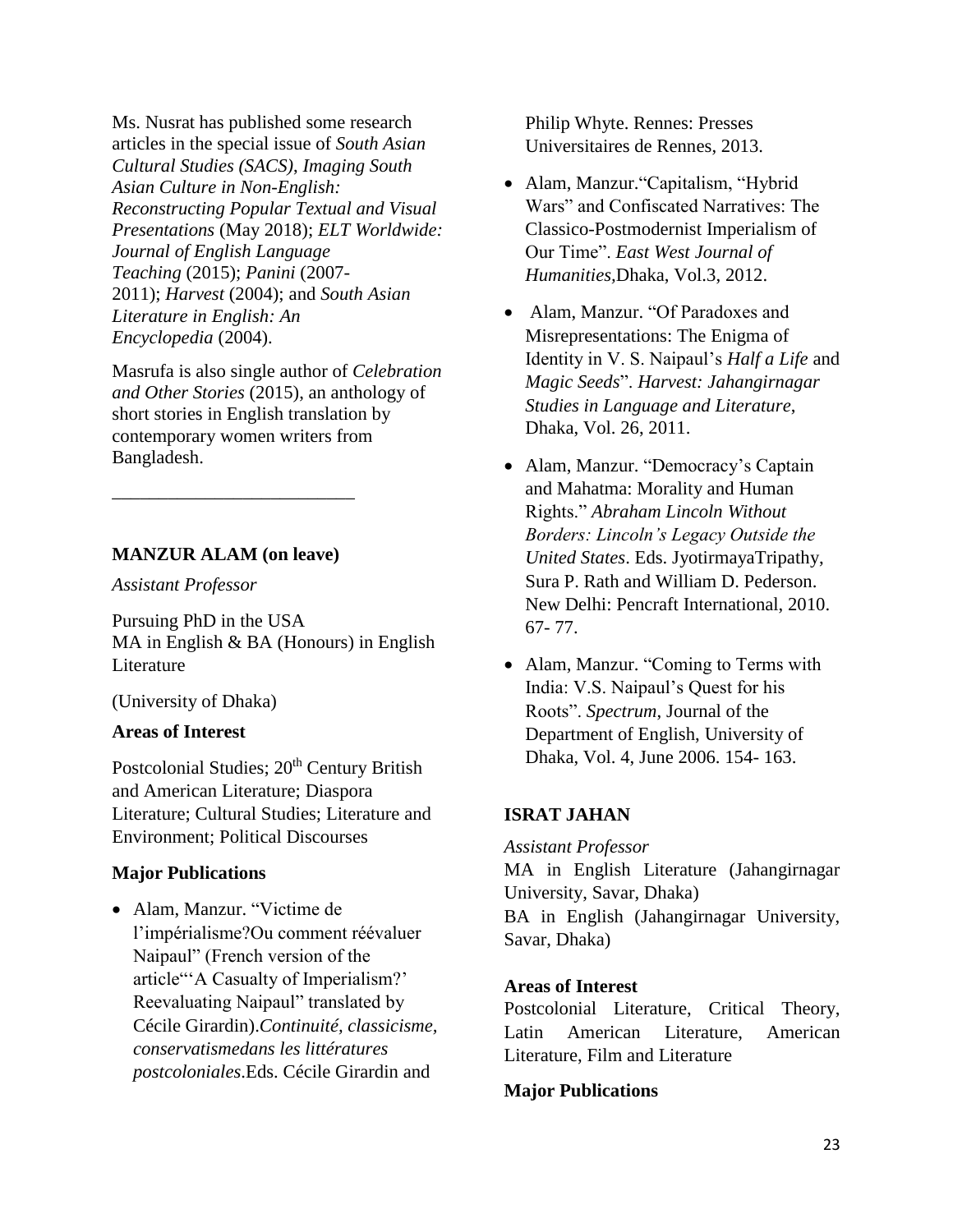- Jahan, I. (2018)."Comparative Studies on Films: Scopes of Digital Humanities". *Asian Journal of English Studies* (AJES), 7. (1). 175-183.
- Jahan, I. (2017). "Novel: Death or Resurrection of Storytelling". *South Asian Review*, 38. (2). 89-101.
- Jahan, I. (2016). "Documentation of History through Storytelling". International Journal on English Language, Literature and Translation Studies (IJELR), Vol.3. Issue.4 (Oct-Dec.), P. 500-508. ISSN: 2395-2628 Print, 2345-9451(online).
- Jahan, I. (2015). An Existential Reading of *Family Ties*. *East West Journal of Humanities*. Vol.5, P 24-32. ISSN 2074- 6628.
- Jahan, I. (2012). "Nationalism, Syncretism, and the Enforcers of History". Asian Conference on Literature, P. 884-894. ISSN: 2186- 229X, http://www.iafor.org/acah\_proceedings.h tml.
- Jahan, I. (2012). "The Art of Existence and the Care of the Self in *Family Ties*". Language, Literature and Linguistics, P 288-293. ISSN: 2251-3566.
- Jahan, I. (2010). "Real and Symbolic Unable to Bridge the Gap between the World and Richard Wright". *Harvest*: *Jahangirnagar Study of Language and Literature,* Vol-25, P. 99-109, ISSN 17298326.

## **SYEDA NADIA HASAN (on leave)**

#### *Senior Lecturer*

Pursuing PhD in the USA MA in English Literature (University of Dhaka)

BA in English (University of Dhaka)

## **Areas of Interest**

American Literature; Feminism; Cultural Studies.

## **Major Publications**

- Hasan, S. N. (2017). Comics and Graphic Novels: Counter Narratives to Cultural Products. *Crossings*, 8, 68-77.
- Hasan, S. N. (2016). Woody Allen's Auteurism: Adaptation as Production in Blue Jasmine. *Harvest*, 31, 45-56.
- Hasan, S. N. (2017). Elisa Allen: Steinbeck's Unconventional Portrayal of the Female Character in "The Chrysanthemums". *International Journal of English Language, Literature and Translation Studies*, 4(1), 55-59.
- Hasan, S. N. (2014). Teaching Vocabulary through Collaboration: Students as Independent Readers. *Journal of Education and Practice*, 5(13), 60-68.

## **MD ABU SHAHIS ABDULLAH, PhD**

*Assistant Professor* PhD in English Literature (University of Bamberg, Germany)

European JointMaster's DegreeinEnglish andAmericanStudies (Universityof Bamberg,Germany)

BA (Honours) MA in English (Shahjalal University of Science and Technology, Bangladesh)

## **Areas of Interest:**

Postcolonial Literature, Trauma Literature, South Asian Literature, Diasporic Literature,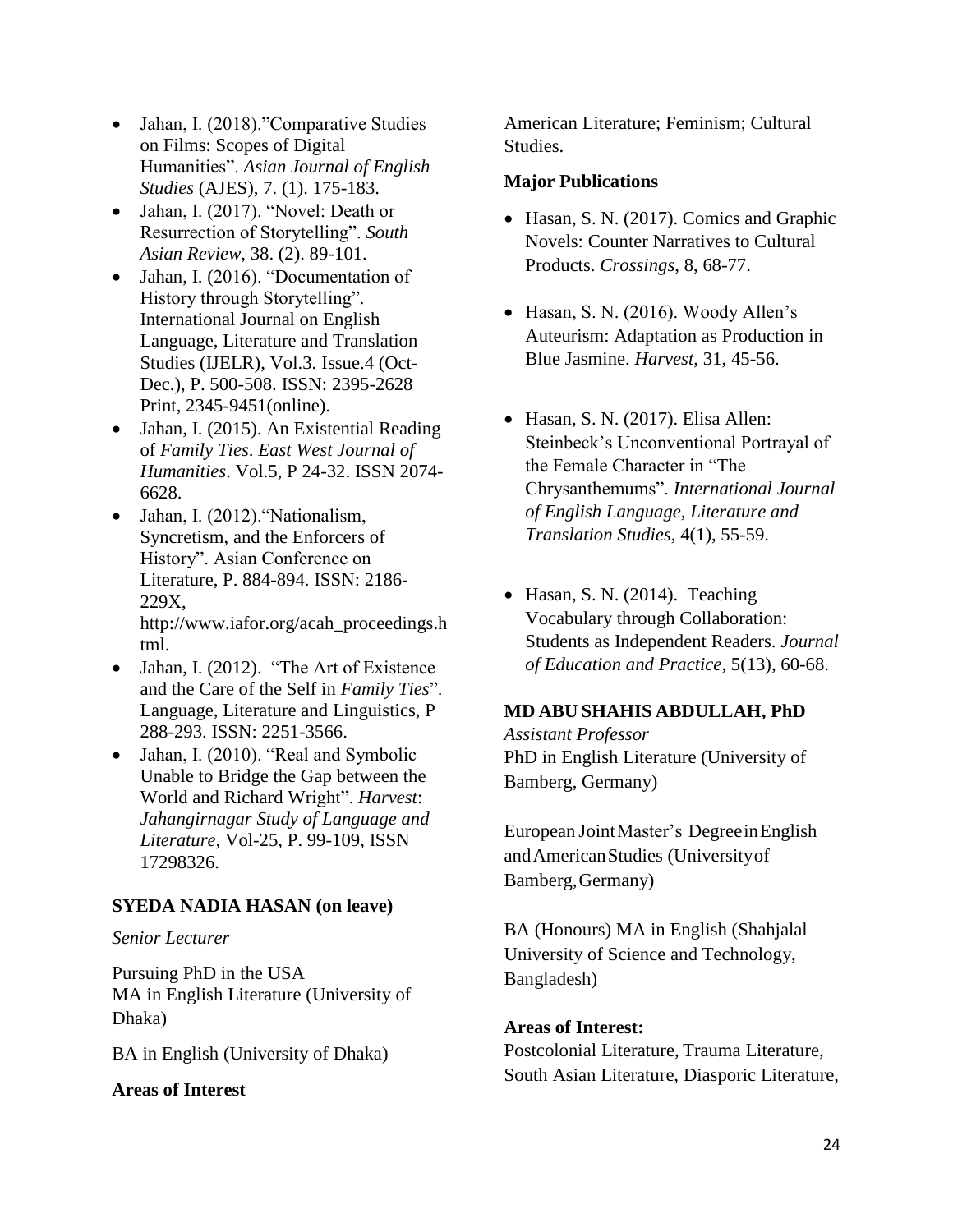Race, Gender and Identity, Magical Realism, Magical Feminism, Ecocriticism

#### **Major Publications:**

- Abdullah, Abu Shahid. "Construction of Home, Nation and Identity in Rohinton Mistry's *Tales from Firozsha Baag*." *Shanlax International Journal of English* 7.4 (2019): 18-24. DOI: https://doi.org/10.34293/ english.v7i4.626
- Abdullah, Abu Shahid. "Variations in Middle English Local Surnames." *XLinguae: European Scientific Language Journal* 10.4 (2017): 209-222. DOI: 10.18355/XL.2017.10.04.17
- Abdullah, Abu Shahid. "Healing Trauma and Reasserting Identity through Remembrance in Joanne Fedler's *The Dreamcloth*." *Prague Journal of English Studies* 6.1 (2017): 79-92. DOI: 10.1515/pjes-2017-0005
- Abdullah, Abu Shahid. "Fluids, Cages, and Boisterous Femininity: The Grotesque Transgression of Patriarchal Norms in Angela Carter's *Nights at the Circus*." *Journal of Language and Cultural Education* 5.2 (2017): 114-122. DOI: 10.1515/jolace-2017-0022
- Abdullah, Abu Shahid. "Speaking the Unspoken: Rewriting Identity Loss and Memory of Slavery through Magical RealisminToni Morrison's *Beloved*." *English Language and Literature Studies* 5.3 (2015): 25-32. doi:

10.5539/ells.v5n3p25

- Abdullah, Abu Shahid. "Muslimsin Pre- and Post-9/11 Contexts." *International Journal ofComparative Literature &Translation Studies* 3.3 (2015): 52-59. doi:10.7575/aiac.ijclts.v.3n.3p.52
- Abdullah, Abu Shahid. "Rewriting Rural Community and Dictatorial History through Magical Realism in Márquez's *One Hundred Yearsof Solitude*." *JournalofLanguageand CulturalEducation*3.2(2015):86-102. DOI:10.1515/jolace-2015- 0014
- Abdullah, Abu Shahid. "Salman Rushdie's *Midnight's Children*: Connection between Magical Realism and Postcolonial Issues." *International JournalofEnglishandEducation*3.4 (2014):341-350[.http://ijee.org/](http://ijee.org/) yahoo site\_admin/assets/docs/27\_L.2 65144232.pdf

#### **ZAHID HOSSAIN**

#### **Senior Lecturer**

MA in TESOL (Lancaster University, UK – Hornby Scholar  $-2007 -08$ ) MA in Applied Linguistics & ELT (Dhaka University) BA (Hons) in English (Dhaka University)

**Research interests:** Instructed second language acquisition, corpus linguistics, critical discourse analysis, second language writing and speaking, ELT methodologies

#### **Publications:**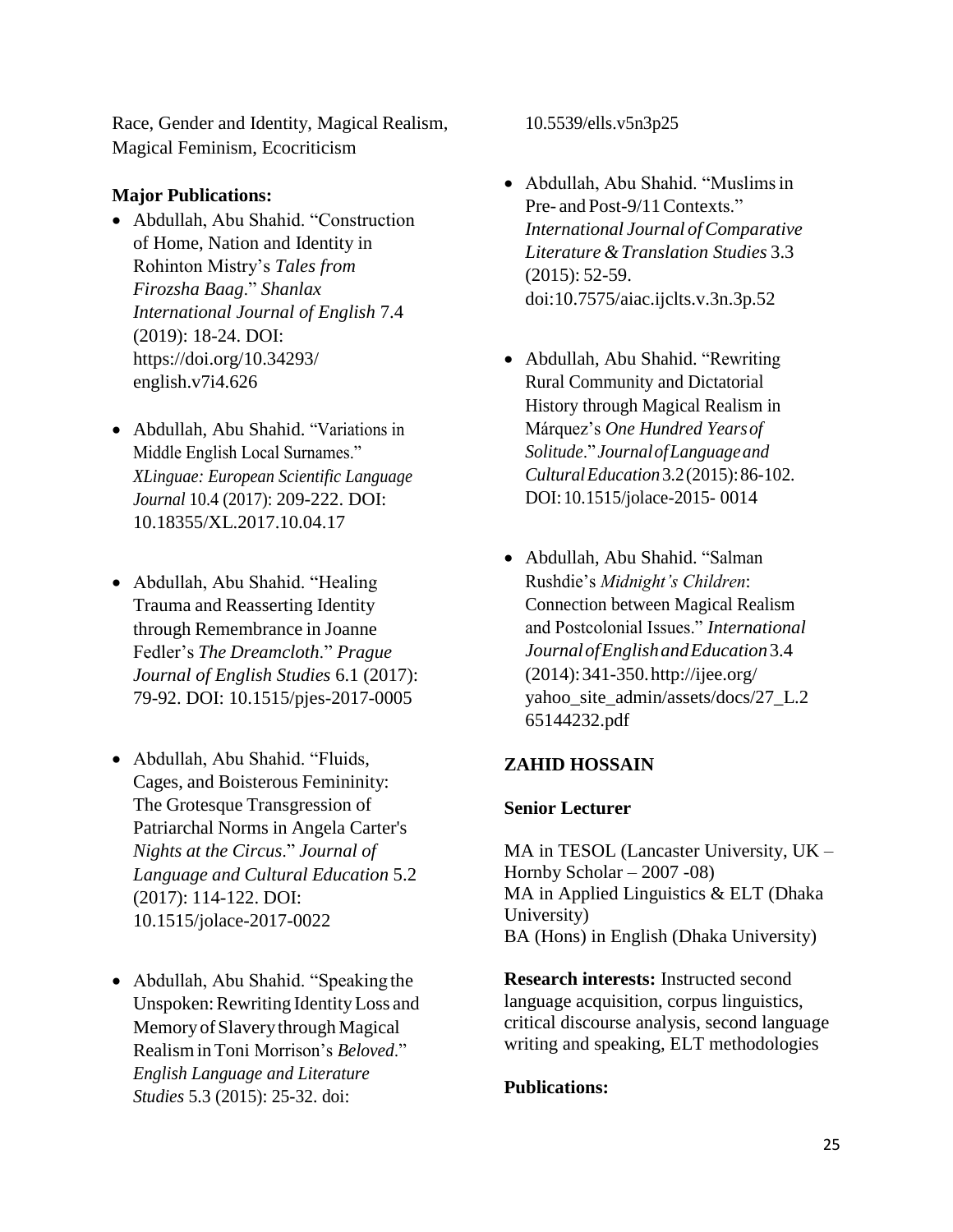- Hossain, Z. (2013). A Corpus-based Study of Frequency and Syntactic Patterns in an EFL Textbook : The Case of Modal Auxiliary. In *Spectrum. Vol 8 & 9*, 225-242.
- Hossain, Z. (2007). Teaching Vocabulary Using News Report. A Reflection. In *Stamford Journal of English*. *Vol 3,* 74- 86.
- Khan, Shahidul Islam, Hossain, Z. & Akter, R. (2005). Choosing an appropriate methodology for a large class. In *Stamford Journal of English*. *Vol 1,* 145-150.

### **TARA SHANKAR SINHA**

#### **Senior Lecturer**

MA in Applied Linguistics, University of Victoria, BC, Canada MA in TESL, The English and Foreign Languages University (EFLU), Hyderabad, India BA in English, East West University, Bangladesh

**Research interests:** Instructed second language acquisition, Form-focused instruction, Corrective feedback, Technology-mediated language teaching, Corpus-based language teaching

#### **Publications:**

- Sinha, T.S. (2018). Focus on form in second language teaching. *BELTA Journal, 2,* 78-91.
- Sinha, T.S. (2014). Acquisition of the non-generic uses of English definite article by adult ESL learners. *Language in India, 14,* 224-245.

## **NOTABLE ALUMNI OF MA IN ENGLISH:**

#### **Dr. Rubana Huq**

President, [BGMEA](https://en.wikipedia.org/wiki/BGMEA) and Managing Director, Mohammadi Group

#### **Farhana Islam**

Pursuing PhD in the USA Former Lecturer Department of English East West University

#### **Md. Zohorul Islam**

Lecturer (Literature), Department of English Green University of Bangladesh

#### **Rahnuma Shabiba**

'Translator & Interpreter' for the project 'USAID Bangladesh FtFBTIBEE'

#### **Asif Nawaz**

Senior Lecturer Department of English Language and Literature Central Women's University

#### **A.Z.M. Mazharul Hamid**

Executive Dept: Recovery (Finance & Accounts) Rancon Autos Ltd (Rangs Group)

#### **Afsana Bintey Helal**

Assistant Manager, Office of Executive Director NGO- Shakti Foundation for Disadvantaged Women

#### **Afsara Maymuna Haque**

Assistant Officer, Department of Human Resources Incepta Pharmaceuticals Limited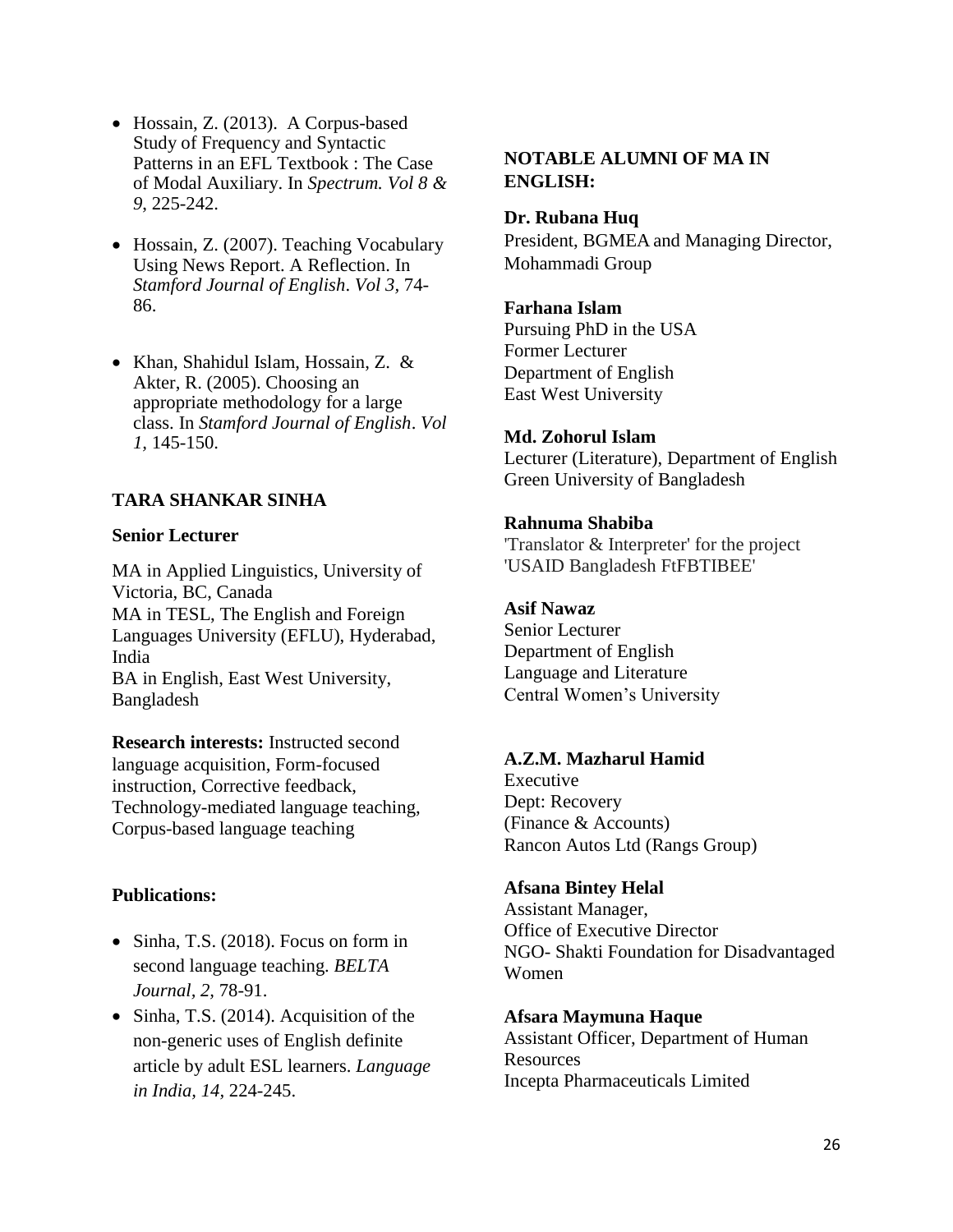**Prattasha Hayat**

Creative Writer Prokriti O Jibon Foundation, Impress Group

#### **Noushin Mouli Waresi**

Editorial Assistant The Daily Observer

#### *Messages from our Alumni*

"*East West University has undoubtedly been one of the best decisions of my life, for this place has brought out the best version of myself. Along with the course works, I got the opportunity to closely work with professors of my department through TAship, which, I believe, has efficiently nurtured the professional self in me to thrive in the real world."—Afsana Bintey Helal* 

*"I want to extend my heartfelt gratitude to the Faculties of English Department of East West University for their contribution and effort in shaping the character, caliber, and future of their students. Throughout my M.A., I have received knowledge and skills on researching, analyzing, understanding, and synthesizing, which helped me to enroll into the Human Resource Department of Incepta Pharmaceuticals Limited."—Afsara Maymuna Haque*

*"I got the opportunity to work with widely renowned local company "Rangs group" immediately after completing my Masters from EWU. Well,to be honest,my educational background has given me solid ground to withstand head to head with corporate culture, norms and ideologies.* 

*With audacity, fluent speaking determination, and delivering bold presentations secured my position in the Rangs Group within six months."— A.Z.M. Mazharul Hamid*

*"MA in English program at East West University offers a compact syllabus that helped me have an understanding of literature and literary theories. As a teacher, my philosophy of "understanding first and then delivering" was developed while I was an MA student at East West University. I was immensely influenced by* 

*my teachers and their teaching styles."— Md. Zohorul Islam*

*"MA in English at East West University has helped me to be a better human amid the chaos of this world. By graduating from the department of English has not only showed me a way to achieve my goal of life but also created a wider view towards the lives of the people in need. As I am working at a NGO, so, I can use my knowledge more vividly that I gained by studying here."— Tazrin Hossain*

*"A place with an electric vibe, spark of genius all around and many amazingly beautiful minds of our country, EWU, Department of English is synonymous to home. Now after completing postgraduation, even in the professional arena, its deep impression enables me to take on new challenges each day and aim for surpassing myself." –Prattasha Hayat*

*"Enrolling in the MA in English program at East West University was one of the pragmatic decisions I've ever made. This program equipped me with the relevant*